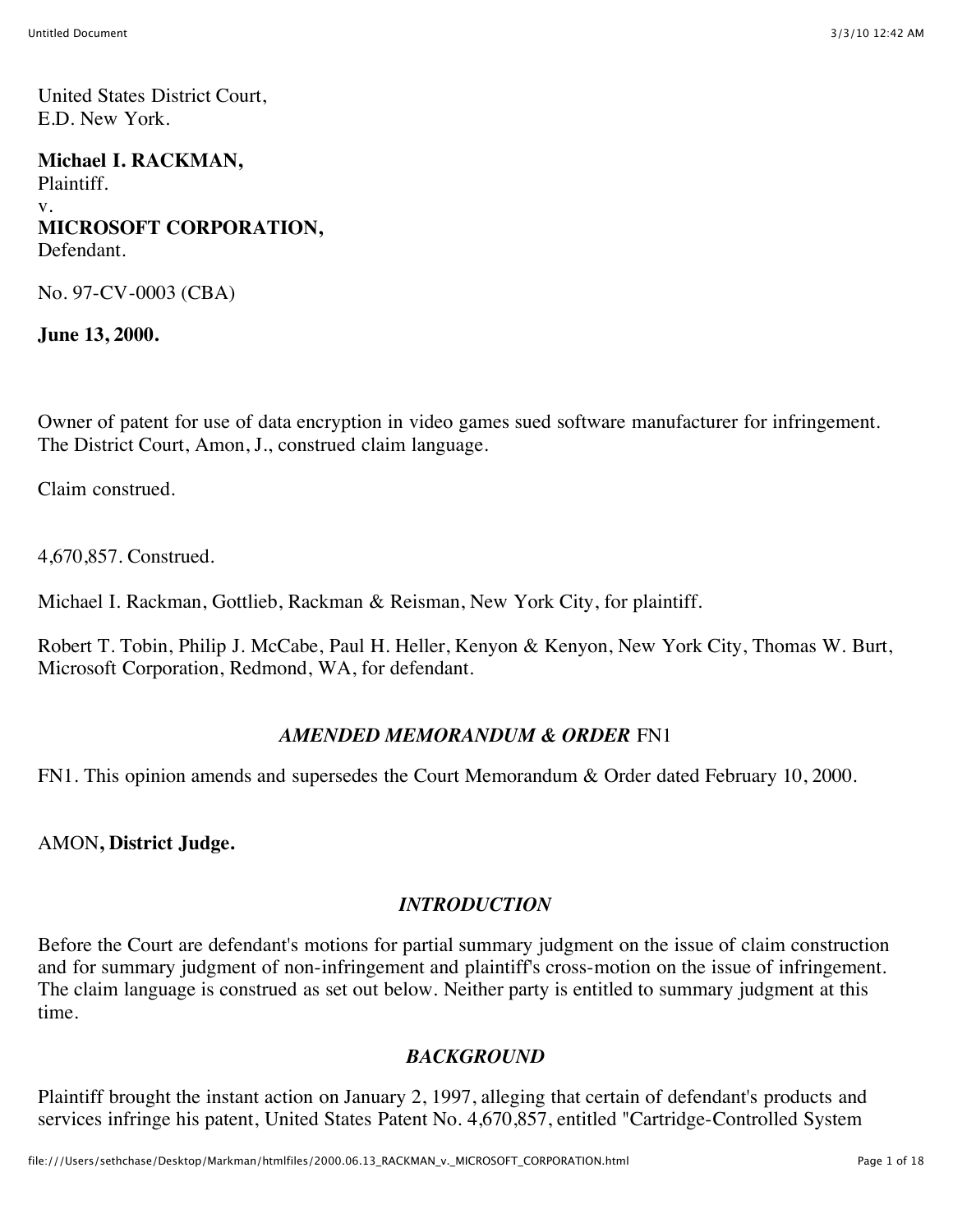Whose Use is Limited to Authorized Cartridges." Although the complaint does not specify which of defendant's products allegedly infringe the patent, plaintiff has taken the position in this litigation that, at the least, the products in issue are "any product using Authenticode technology or public/private key pairs for authenticating software, Windows NT, Internet Explorer, Microsoft Transaction Server, and Internet Information Server." Letter from Plaintiff to Court dated August 15, 1997, at 2. Plaintiff claims that defendant's products infringe his patent both literally and under the doctrine of equivalents, and that the infringement is willful. Plaintiff seeks a permanent injunction, a declaratory judgment that defendant infringed '857, treble monetary damages, costs, and although he is representing himself, attorneys' fees.

## *A. The Patent*

Plaintiff originally filed an application for his patent on October 26, 1981. The patent was issued by the United States Patent Office ("Patent Office") on June 2, 1987. The patent contains eight claims. The claim at issue in this case is claim five, which provides as follows:

A plurality of mass-produced identical systems each comprising data processing means for generating memory-accessing address signals and for executing memory-furnished instructions; and means for interfacing said data processing means with an insertable storage medium having information stored therein; characterized by a read-write memory; said data processing means further controlling generation of memory-accessing address signals to allow accessing of information in the form of blocks of encrypted instructions from an inserted storage medium, decryption of the blocks of encrypted instructions thus accessed, and generation of memory-accessing address signals to allow storage of the decrypted blocks of instructions in said read-write memory, and thereafter executing instructions furnished by said read-write memory in response to generated memory-accessing address signals; said blocks of instructions being stored in encrypted form in said storage medium in accordance with a private key which is associated with a public key of a public-key cryptosystem pair, and said data processing means controlling the decryption of said blocks of encrypted instructions in accordance with said public key; each of said identical systems controlling said decryption and thereafter execution of instructions furnished by its read-write memory in the identical manner responsive to insertion of the same storage medium.

U.S. Patent No. 4,670,857, at col. 8, lines 11-36, reproduced at Defendant's Memo. in Support of Partial Summary Judgment on Claim Construction ("Def.'s Memo. on Claim Construction"), Ex. A.

The specification of plaintiff's patent states that the invention embodied in the patent "relates to cartridgecontrolled systems, and more particularly to such a system whose use is limited to authorized cartridges." Id. at col. 1, lines 5-7. The specification proceeds to describe microprocessor-controlled systems, including video game units, which operate according to a series of instructions stored in devices, such as cartridges, containing interchangeable read-only memories (ROM). *See* id. at col. 1, lines 8-25. Without the invention, manufacturers other than the manufacturer of the machine containing the microprocessor can market original cartridges for use with the microprocessor. *See* id. at col. 1, lines 25-35. The "general object" of the invention is to prevent manufacturers from doing so without permission, by providing "a cartridgecontrolled system whose use is limited to cartridges authorized by the machine manufacturer." Id. at col. 1, lines 36-38.

The specification of the patent also states, however, that such a cartridge-controlled system is not the only context in which the invention may be used. "Although the illustrative embodiment of the invention is disclosed in the context of a cartridge-controlled machine, it is to be understood that the principles of the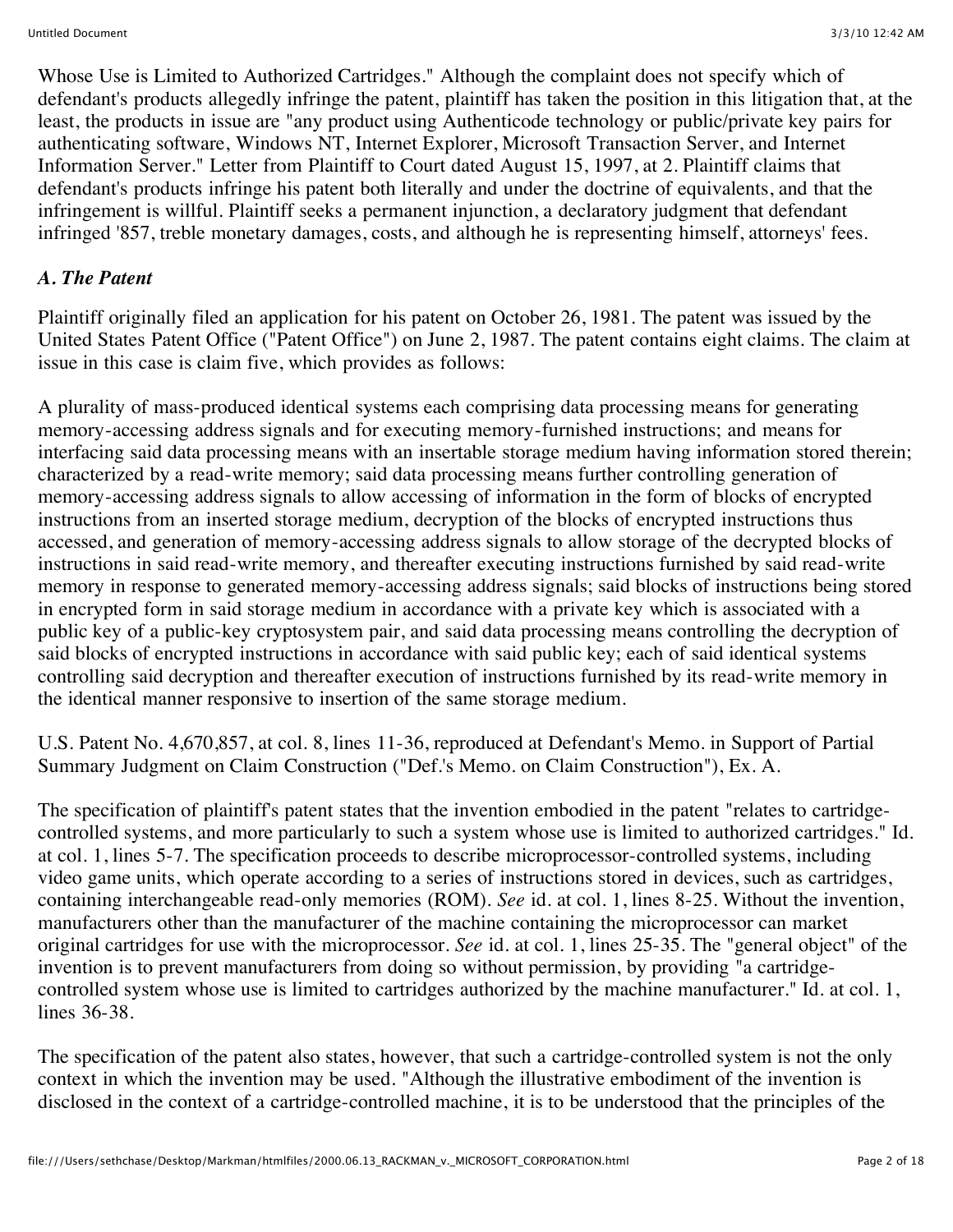invention apply to systems which are controlled by other types of insertable storage media. For example, the principles of the invention may be applied to programs furnished on discs designed for use with a microcomputer." Id. at col. 1, lines 51-58.

The specification then describes how the invention works. "In accordance with the principles of the invention ... the machine is designed such that the actual instructions which control the machine operation are never stored in conventional program form in the cartridge, even in the cartridges sold by the machine manufacturer. Instead, the instructions stored in the cartridge by the authorized manufacturer are in an encrypted form. When a cartridge is first placed in the machine, the encrypted instructions are read and then decrypted; the decrypted instructions are stored in a random access memory (RAM)" in the machine. Id. at col. 2, lines 3-13. The invention differs from the prior art because "[i]n the prior art, the machine usually accesses individual instructions directly from the ROM contained in the cartridge. In accordance with the invention, however, after the encrypted instructions are decrypted in the machine, they are stored in RAM in their decrypted from ... and it is the instructions in the RAM which are then accessed." Id. at col. 2, lines 13-20. By storing the decrypted instructions in the RAM in the machine, it would be possible for someone skilled in the art to ascertain the decryption algorithm by analyzing the machine. *See* id. at col. 2, lines 21- 25. However, this possibility would not jeopardize the ability of the machine manufacturer to use the invention to control the programs used in its machine, because the encryption algorithm must also be known in order to design a program that will decrypt intelligibly. *See* id. at col. 2, lines 25-35. This encryption algorithm will be known only to the machine manufacturer; "the encryption algorithm cannot be determined from knowledge of the decryption algorithm alone." Id. at col. 2, lines 30-31. The encryption and decryption steps of the invention are carried out in accordance with the principles of public-key cryptography, a form of cryptography developed during the 1970s, which at the time of plaintiff's invention, was generally used to securely transmit messages over communications channels. *See* id. at col. 5, lines 16- 18.

### *B. Patent File History*

Plaintiff's patent application was originally rejected by the Patent Office. The patent examiner assigned to plaintiff's application found, *inter alia,* that plaintiff had failed to provide an enabling disclosureand an adequate written disclosure of the invention, *see* Def.'s Memo. on Claim Construction, Ex. D, at 2, and that plaintiff's invention was not sufficiently distinct from prior art encryption schemes in the microprocessor environment. *See* id. at 7-8. Plaintiff subsequently amended his application, *see* id., Ex. E, but it was rejected by the examiner once again. Plaintiff appealed the examiner's findings, *see* id. Ex. I, and was ultimately awarded the patent by the Board of Patent Appeals and Interferences. *See* Plaintiff's Memo. in Opposition to Defendant's Motion for Partial Summary Judgment on Claim Construction ("Pl.'s Opp. Memo. on Claim Construction"), Ex. 2. The Board summarized plaintiff's invention by stating:

The invention pertains to a method and system for preventing the unauthorized use of a new program in a controlled machine by encrypting the authorized program(s) with a private key and decrypting the encrypted program(s) in any one of a plurality of identical machines each of which is provided with a public key of a public-key cryptosystem pair.

#### Id. at 1-2.

In 1992, plaintiff brought suit against Nintendo for allegedly infringing his patent. A court in the Southern District of New York granted summary judgment to Nintendo, finding that Nintendo demonstrated that it did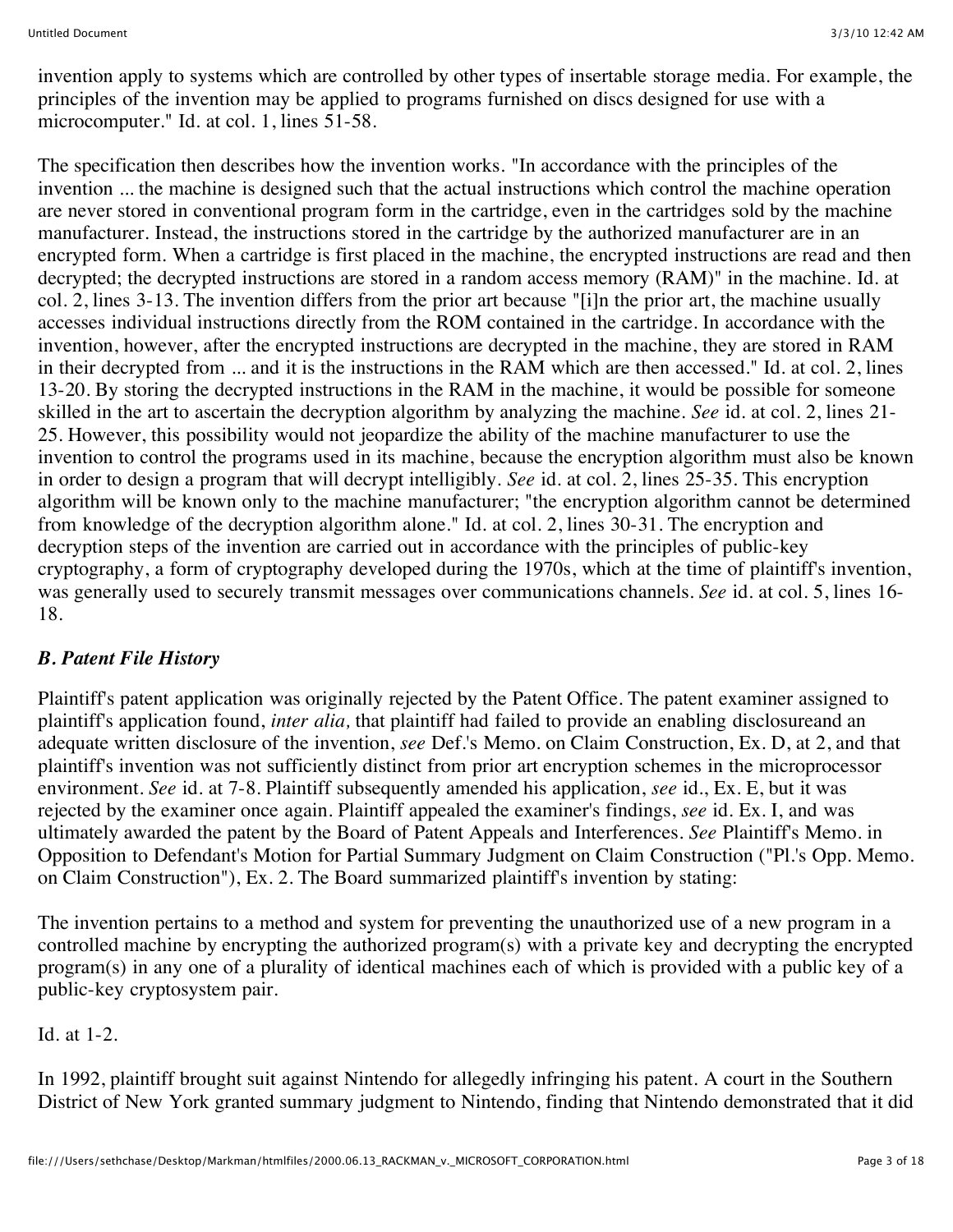not use public-key cryptography to secure its game cartridges. *See* Def.'s Memo. on Claim Construction, Ex. B. During the litigation, plaintiff asked the Patent Office to re-examine his patent in light of prior art that might be asserted against him. The Patent Office declined to re-examine the patent, finding that the additional prior art did not change its analysis of plaintiff's patent.

### *DISCUSSION*

### *A. Defendant's Motion for Partial Claim Construction*

Defendant has moved for partial summary judgment on the issue of claim construction. At issue is the meaning of the term "insertable storage medium," used in Claim 5.

### *1. Standard of Review*

[1] Deciding whether a patent has been infringed is a two-step process. First, the court construes the patent claims at issue. *See* Rodime PLC v. Seagate Technology, Inc., 174 F.3d 1294, 1301 (Fed.Cir.1999), *cert. denied,* 528 U.S. 1115, 120 S.Ct. 933, 145 L.Ed.2d 812 (2000). "[T]he construction of a patent, including terms of art within its claim, is exclusively within the province of the court." Markman v. Westview Instruments, Inc., 517 U.S. 370, 372, 116 S.Ct. 1384, 134 L.Ed.2d 577 (1996). Second, the properly construed claims must be compared to the accused device. *See* Rodime, 174 F.3d at 1301-02. This second step, the determination of infringement, whether literal or under the doctrine of equivalents, is a question of fact. *See, e.g.,* North Am. Vaccine, Inc. v. American Cyanamid Co., 7 F.3d 1571, 1574 (Fed.Cir.1993) (citation omitted).

### *2. Principles of Claim Construction*

[2] To interpret claim language, the Court considers three primary sources: the claims themselves, the specification, and the prosecution history. *See* Georgia-Pacific Corp. v. U.S. Gypsum Co., 195 F.3d 1322, 1332 (Fed.Cir.1999) (citing Bell & Howell Document Management Prod. Co. v. Altek Sys., 132 F.3d 701, 705 (Fed.Cir.1997)). Patent claims "particularly poin[t] out and distinctly clai[m] the subject matter which the applicant regards as his invention." Markman, 517 U.S. at 373, 116 S.Ct. 1384 (quoting 35 U.S.C. s. 112). The patent specification "describ[es] the invention 'in such full, clear, concise, and exact terms as to enable any person skilled in the art ... to make and use the same.' " *Id.* (citing 35 U.S.C. s. 112). The prosecution history "contains the complete record of all the proceedings before the Patent and Trademark Office, including any express representations made by the applicant regarding the scope of the claims." Vitronics Corp. v. Conceptronic Inc., 90 F.3d 1576, 1582 (Fed.Cir.1996).

[3] The words of the claim itself are the single most important source of the meaning of the claim. *See* Eastman Kodak Co. v. Goodyear Tire & Rubber Co., 114 F.3d 1547, 1552 (Fed.Cir.1997), *abrogated on other grounds by* Cybor Corp. v. FAS Technologies, Inc., 138 F.3d 1448 (Fed.Cir.1998) (in banc). The claim language is given its ordinary and customary meaning unless a special definition is employed in the specification or prosecution history. *See* Vitronics, 90 F.3d at 1582 (citation omitted); *see also* Digital Biometrics, Inc. v. Identix, Inc., 149 F.3d 1335, 1344 (Fed.Cir.1998) ("Without an express intent to impart a novel meaning to claim terms, an inventor's claim terms take on their ordinary meaning.") (quoting York Prods., Inc. v. Central Tractor Farm & Family Ctr., 99 F.3d 1568, 1572 (Fed.Cir.1996)). "Although the patentee is free to define his claim terms in a manner inconsistent with their ordinary meaning, 'he must set out his uncommon definition in some manner within the patent disclosure.' " Wolverine World Wide, Inc. v. Nike, Inc., 38 F.3d 1192, (Fed.Cir.1994) (quoting Intellicall, Inc. v. Phonometrics, Inc., 952 F.2d 1384,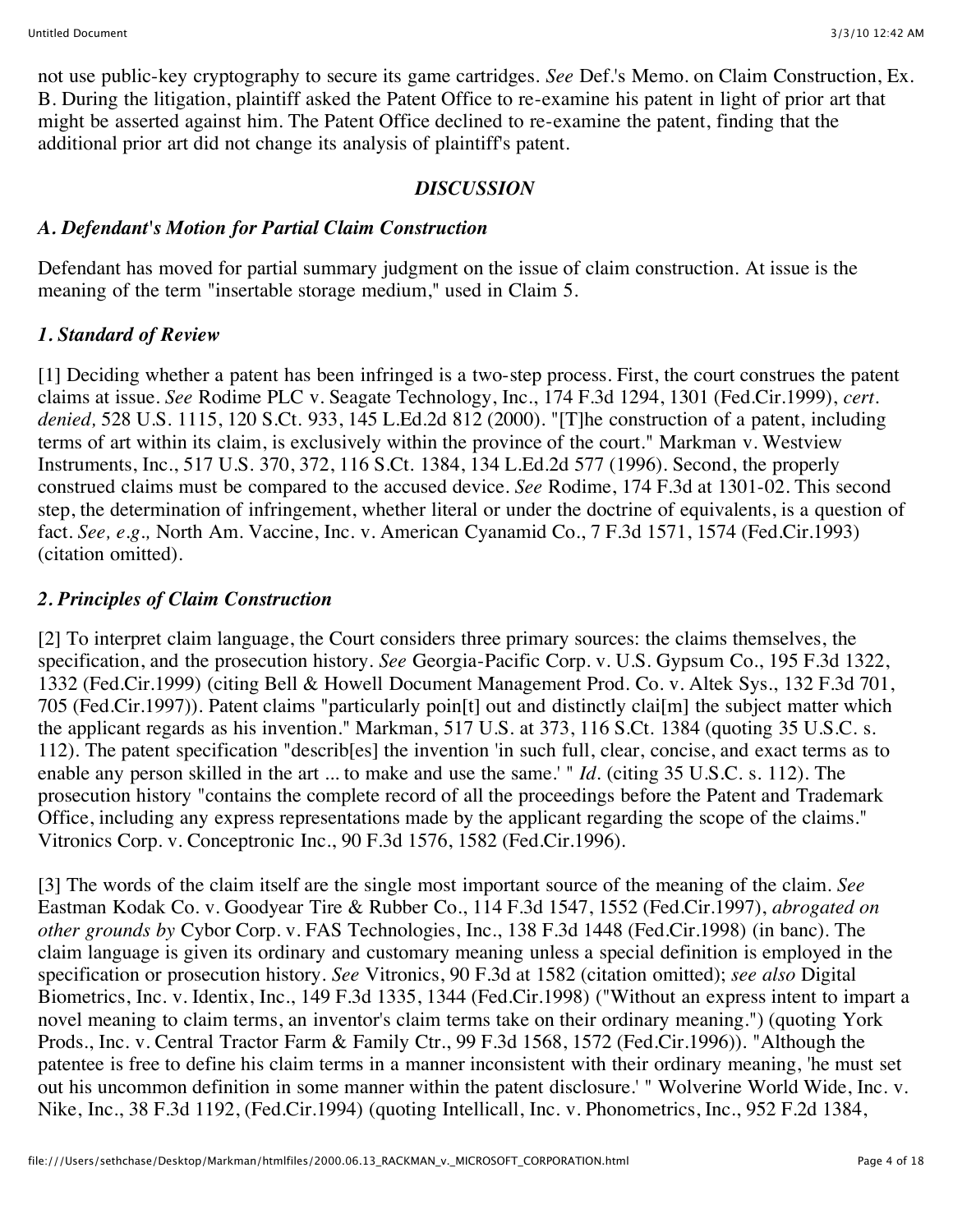1387-88 (Fed.Cir.1992), *abrogated on other grounds by* Cybor Corp. v. FAS Technologies, Inc., 138 F.3d 1448 (Fed.Cir.1998) (in banc)).

[4] In construing the language of the patent claims, the court "interprets words in a claim as one of skill in the art at the time of the invention would understand them." Eastman Kodak, 114 F.3d at 1555 (citing Intellicall, 952 F.2d at 1387); *accord* Markman v. Westview Instruments, Inc., 52 F.3d 967, 986 (Fed.Cir.1995), *aff'd* 517 U.S. 370, 116 S.Ct. 1384, 134 L.Ed.2d 577 (1996).

[5] [6] [7] In general, words used in different places in a patent should be construed consistently. *See* Digital Biometrics, 149 F.3d at 1345 (citation omitted) (noting that "the same word appearing in the same claim should be interpreted consistently"). If the meaning of the claim language is unambiguous, or can be determined with reference to the context provided by the specification and prosecution history, resort to extrinsic evidence is not necessary. *See* Eastman Kodak, 114 F.3d at 1555 (citing Vitronics, 90 F.3d at 1583). But because the court must interpret the claim language as one skilled in the art at the time of the invention would have understood it, "the testimony of one skilled in the art about the meaning of claim terms at the time of the invention will almost always qualify as relevant evidence." *Id.* The trial court "is best situated" to decide whether extrinsic evidence is needed to properly construe the claim. *Id.* (citing International Communication Materials, Inc. v. Ricoh Corporation, 108 F.3d 316, 318-19 (Fed.Cir.1997)).

[8] A final principle of construction by which this Court is guided is the doctrine that limitations that appear in one claim should not be read into another claim that omits those limitations. *See* D.M.I., Inc. v. Deere & Co., 755 F.2d 1570, 1574 (Fed.Cir.1985). This is known as the doctrine of "claim differentiation" and its is a "fixed ... long and well established" rule of claim construction. *Id.*

### *3. Construing the Claim Language*

To make its determination on the proper construction of the claim, the Court received documentary evidence, written testimony, and portions of the depositions of each side's expert witnesses, and held two oral arguments at which the attorneys outlined their views on claim construction. The Court also reviewed the many briefs and letters submitted by both sides, including those letters received in response to the status conference held on January 7, 2000.

Defendant has moved for partial summary judgment on the issue of claim construction. In the motion, defendant asks the Court to establish as a matter of law that claim 5, by use of the term "insertable storage medium," requires "a physical device which stores information and is inserted into a machine by the user." Defendant's Reply Memo. in Support of Summary Judgment on Claim Construction ("Def.'s Reply Memo. on Claim Construction"), at 1. Plaintiff argues that this claim language cannot be construed in isolation, but rather must be interpreted with reference to the surrounding phrase, which is "means for interfacing said data processing means with an insertable storage medium having information stored therein." The Court agrees with plaintiff that interpretation of the phrase "insertable storage medium" cannot proceed in isolation. The Court will therefore construe the entire claim element.

#### *a. "data processing means"*

[9] [10] By statute, Congress has provided requirements for construing certain types of claims known as "means-plus-function" claims. *See* 35 U.S.C. s. 112, para. 6. FN2 A "means-plus-function" claim element defines a "means" for performing some function without specifying a definite structure. *See* Cole v. Kimberly-Clark Corp., 102 F.3d 524, 531 (Fed.Cir.1996). Whether a claim element is a means-plus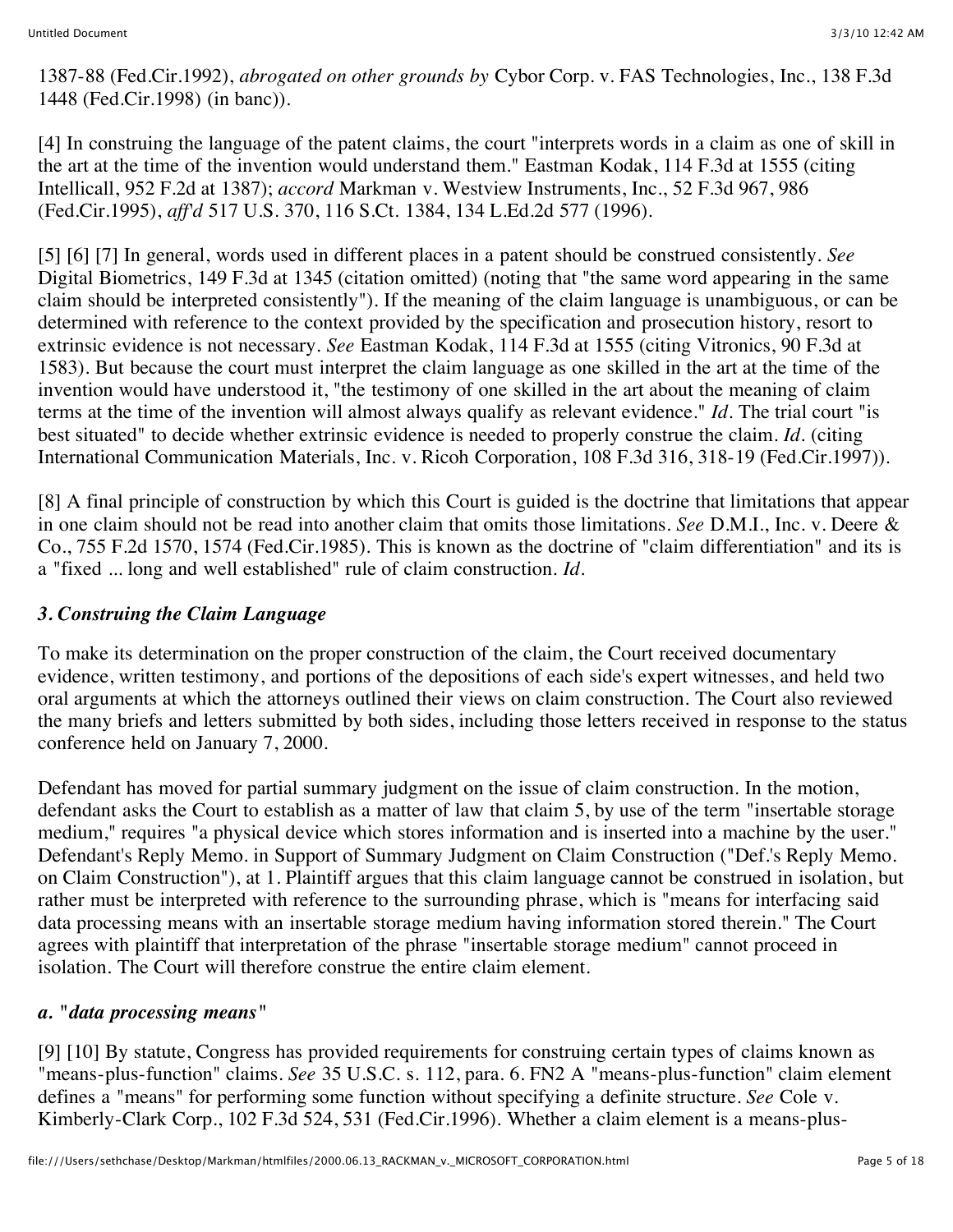function element is a question of law for the court. *See* Rodime, 174 F.3d at 1302 (citing Personalized Media Communications, LLC v. International Trade Comm'n, 161 F.3d 696, 702 (Fed.Cir.1998)).

FN2. "An element in a claim for a combination may be expressed as a means or step for performing a specified function without the recital of structure, material, or acts in support thereof, and such claim shall be construed to cover the corresponding structure, material, or acts described in the specification and equivalents thereof."

[11] The Court of Appeals for the Federal Circuit has developed rules for invoking the means-plus-function analysis. "Specifically, if the word 'means' appears in a claim element in combination with a function, it is presumed to be a means-plus-function element to which s. 112, para. 6 applies." *Al-* Site Corp. v. VSI In'tl Inc., 174 F.3d 1308, 1318 (Fed.Cir.1999) (citations omitted); *see also* Rodime, 174 F.3d at 1302. This presumption is especially strong if the phrase "means for" is used. *See* Greenberg v. Ethicon Endo-Surgery, Inc., 91 F.3d 1580, 1584 (Fed.Cir.1996). This presumption can be rebutted in two ways. "[A]ccording to its express terms, s. 112, para. 6 governs only claim elements that do not recite sufficient structural limitations. Therefore, the presumption that s. 112, para. 6 applies is overcome if the claim itself recites sufficient structure or material for performing the claimed function." *Al-* Site, 174 F.3d at 1318 (internal citations omitted). The second way the presumption is rebutted is if the claim uses the word "means" but does not recite any corresponding function. *See* Rodime, 174 F.3d at 1302.

[12] The claim element at issue-"data processing means"-uses the word "means," and therefore there is a presumption that this is a means-plus-function claim element. That initial presumption is confirmed because the phrase describes the function (data processing), but does not recite any definite structure to accomplish it.

Once it is established that a claim element falls into the means-plus-function category, special rules of construction apply. Section 112, para. 6 responds to the problem that "[a] claim limitation described as a means for performing a function, if read literally, could encompass any conceivable means for performing the function." Valmont Industries, Inc. v. Reinke Mfg. Co., Inc., 983 F.2d 1039, 1042 (Fed.Cir.1993) (citation omitted). "[P]recise claim construction" is "vital because excessive generality can lead to encompassing too much within the patent's folds and a grant to the inventor of more than rights over his own invention." Home Shopping Network, Inc. v. Coupco, Inc., No. 95 Civ. 5048, 1998 WL 85740, at (S.D.N.Y. Feb.27, 1998). To obviate this risk, the statute provides that means-plus-function elements are given a narrower interpretation than other claim elements:

Unlike the ordinary situation in which claims may not be limited by functions or elements disclosed in the specification, but not included in the claims themselves, in writing a claim in means-plus-function form, a party is limited to the "corresponding structure" disclosed in the specification and its equivalents.

Kahn v. General Motors Corp., 135 F.3d 1472, 1476 (Fed.Cir.) (citing 35 U.S.C. s. 112, 6), *cert. denied,* 525 U.S. 875, 119 S.Ct. 177, 142 L.Ed.2d 144 (1998); *see also* Chiuminatta Concrete Concepts, Inc. v. Cardinal Industries, Inc., 145 F.3d 1303, 1308 (Fed.Cir.1998) ("the 'means' term in a means-plus-function limitation is essentially a generic reference for the corresponding structure disclosed in the specification. Accordingly, a determination of corresponding structure is a determination of the meaning of the 'means' term in the claim ....").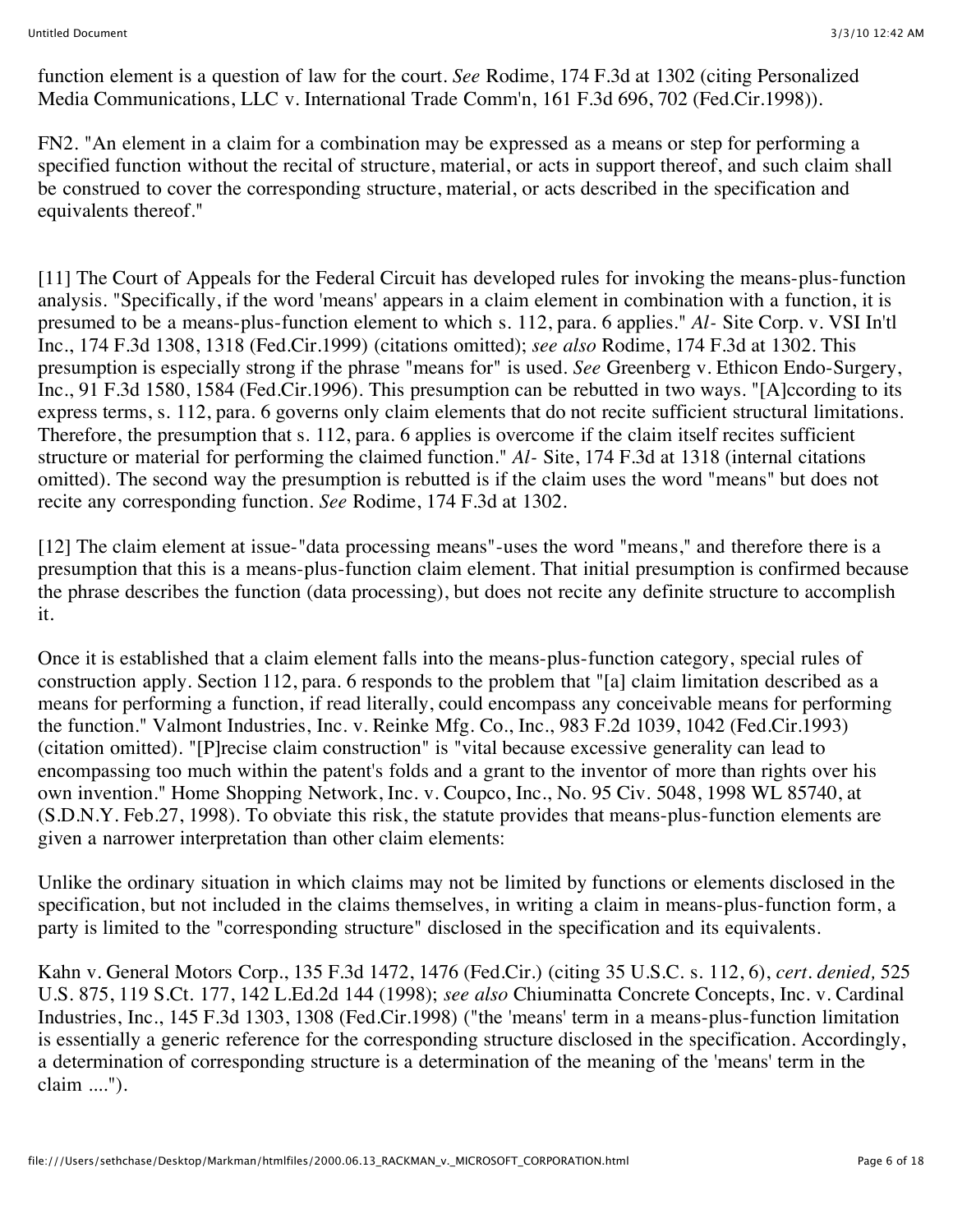In analyzing a means-plus-function element, the first step is to precisely identify the function. *See* Micro Chemical, Inc. v. Great Plains Chemical Co., Inc., 194 F.3d 1250, 1258 (Fed.Cir.1999). Next, as just discussed, the Court must "look[ ] to the written description to identify the structure corresponding to that function." *Id*. This second step is required because a means-plus-function claim can only be construed to cover any "corresponding structure[ ]" disclosed in the patent, and their equivalents. *See* Kahn, 135 F.3d at 1476. The level of detail necessary for a disclosed structure to be deemed "corresponding" will be discussed below; consideration of that issue is not necessary at this point because the corresponding structure of the "data processing means" is readily apparent.

Claim 5 describes the "data processing means" as, *inter alia,* performing the functions of "generating memory-accessing signals and ... executing memory-furnished instructions." Patent '857, col. 8, lines 12-14. In addition, the data processing means controls the decryption of encrypted instructions for running the information stored on the insertable storage medium. *See* id. at lines 30-32. The patent specification clearly links this data processing means with the microprocessor. Figure 2 in the specification depicts modifications that the invention makes to Figure 1, the prior art cartridge-controlled system. The text discussing Figure 1 and Figure 2 clearly describes the microprocessor performing the functions ascribed to the data processing means in Claim 5. *See* id. at col. 3, lines 36-53; col. 4, lines 1-23. Even considering the alternate embodiment mentioned briefly referenced in the specification-the microcomputer/disc embodiment-there is no suggestion that something other than the microprocessor would be the data processing means. The Court therefore finds that the microprocessor is the data processing means.

Claim 5 also describes the data processing means as "further controlling generation of memory-accessing address signals to allow accessing of information in the form of blocks of encrypted instructions from an inserted storage medium, decryption of the blocks of encrypted instructions thus accessed, and generation of memory-accessing signals to allow storage of the decrypted blocks of instructions in said read-write memory ...." Id., col. 8, lines 17-24. This language maps directly onto Figure 2, showing the modifications to the Figure 1 system that the invention would make, which discloses another ROM (marked 24b) which "controls an initializing operation during which encrypted instructions in the cartridge ROM are read by the microprocessor and decrypted." Therefore the additional ROM required by the invention and described in Figure 2 with numeral 24b is also part of the data processing means. The Court recognizes that the ROM itself is not technically a data processor, but the patent makes it clear that the invention requires the ROM 24b in order for the microprocessor to process the data. *See* col. 4, line 10 ("the microprocessor [is] under control of ROM 24b").

Therefore, "data processing means" is construed to mean the microprocessor and the additional ROM 24b, and their equivalents.

### *b. "insertable storage medium having information stored therein"*

[13] "Insertable storage medium" is not a means-plus-function element. It would therefore be improper to define this term solely with reference to "corresponding structures" found in the specification.

Plaintiff believes that the correct interpretation of this phrase is simply "any insertable storage medium." Pl.'s Opp. Memo. on Claim Construction, at 6. The Court rejects plaintiff's interpretation because it does not contribute to the task of claim construction. The parties have filed numerous briefs arguing about the definition of "insertable storage medium." Its meaning is not self-evident. Plaintiff's tautological suggestion is not helpful in resolving the difficult issues presented in this case.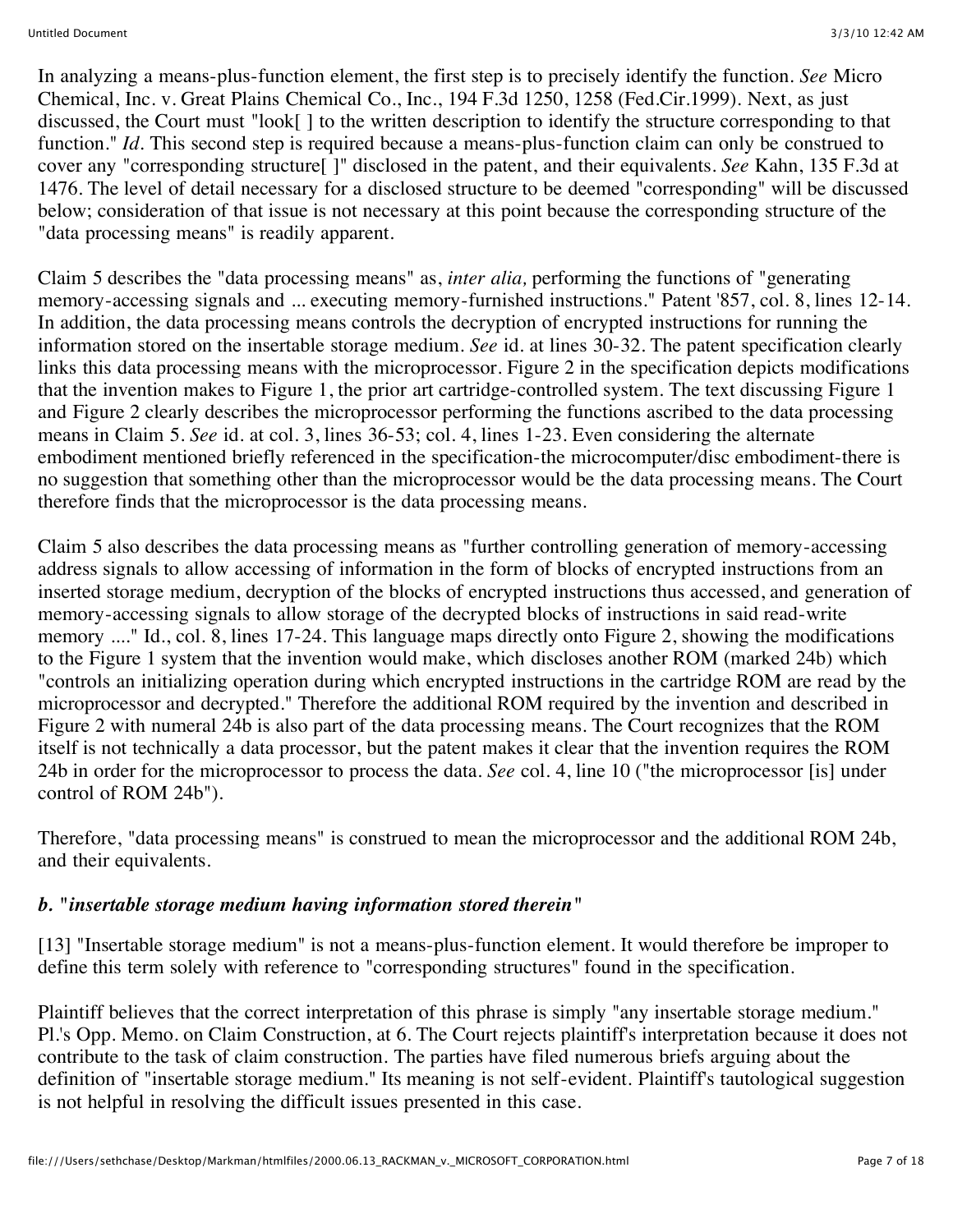[14] Plaintiff also suggests in his motion papers that the medium in which the information is stored is irrelevant to the patent: that the "software" "can come from *any* type of medium." Id. at 16 (emphasis in original). Similar statements were made elsewhere, for instance that "it makes absolutely no difference to the result which medium is used. The medium is as insignificant to the invention as the choice between UPS and the Postal Service is to the delivery of a package." Plaintiff's Memo. in Opposition to Defendants Motion of Non-Infringement ("Pl.'s Opp. Memo. on Infringement") at 5; *see also* id. at 10 ("The medium could be anything"); id. at 5 ("The medium can be a floppy disk, a hard disk, a tape, a broadcast from a cable company, or next year's favorite medium"). Plaintiff appears to be suggesting that the term "insertable storage medium" should actually be defined as "any storage medium" (or perhaps "any medium"). This is confirmed by a brief submitted by plaintiff during the prosecution of his patent, *see* Pl.'s Opp. Memo. on Claim Construction, Ex. 1, at 3. (arguing that some of the claims, including the one in issue here, "are broad enough to cover any storage medium"), and statements plaintiff made during oral argument. *See* Aug. 14, 1997 Tr. at 45 ("[F]or whatever reason, the word 'insertable' is in there. I'm not worried about it."). To the extent plaintiff believes that "insertable storage medium" should be construed to mean "any storage medium," the Court rejects that view because it seeks to read the term "insertable" out of the claim. *See* Becton Dickinson & Co. v. C.R. Bard, Inc., 922 F.2d 792, 798 (Fed.Cir.1990) (all limitations in a claim are material). Defining "insertable storage medium" as "any storage medium" would erase the distinction drawn in the claim between internal and insertable storage media. *See, e.g.,* Patent '857, Figures 1 and 2 (showing insertable ROM cartridge 12 and internal RAM 24, auxiliary RAM 24a and ROM 24b). Words in a patent are to be given their ordinary meaning, unless it is clear that the patentee intended a special definition. *See* Vitronics Corp. v. Conceptronic Inc., 90 F.3d 1576, 1582 (Fed.Cir.1996). There is no indication in the patent that plaintiff used "insertable" in a special or unusual manner. To the contrary, the term is used in an ordinary manner elsewhere in the patent. For instance, the patent uses the following terminology to mean the same thing: *compare* "[w]hen a cartridge is first placed in the machine ....", Patent '857, col. 2, line 10- 11; *with* "[w]hen a new cartridge is inserted into the machine ...," col. 4, line 9; *and* "[t]he cartridge is insertable into an appropriate slot in the machine ....," col. 3, lines 38-39. Because "insertable" is used in the ordinary sense of the word, the Court will not construe the claim language to entirely disregard a meaningful term. In addition, construing the phrase to mean "any storage medium" does not advance the cause of claim construction, because that phrase is broad to the point of ambiguity. To the extent that a broad reading of a claim renders it ambiguous, the claim should be construed against the patentee and given a narrower construction. *See* Chisum on Patents s. 18.03[2][f][iii], at 18-149 (citing cases).

As discussed above, defendant asks to the Court to construe this claim limitation to mean "a physical device which stores information and is inserted into a machine by the user." Def.'s Reply Memo. on Claim Construction, at 1. The first place the Court will look to understand the meaning of the claim phrase is the words of the claim itself. It is clear that the phrase "insertable storage medium having information stored therein" envisions that the storage medium or storage device itself must store information. This seems indisputable-after all, the medium is a "storage" medium, and it has "information stored therein."

It is also evident from the plain language of the claim that this information-storing medium or device is itself insertable into the machine. FN3 It is not an external cable or connector that is "insertable," but rather the storage medium itself is "insertable." In the Court's view, the ordinary meaning of the words "insertable storage medium having information stored therein" dictates this construction: the device having the information stored on it is itself insertable. This conclusion is bolstered by the examples of insertable storage media that the specification and claims disclose: a video game cartridge and a disc. FN4 *See* Patent '857, col. 1., lines 52-58. The way that the patent uses the term "inserted" and "insertable" also supports this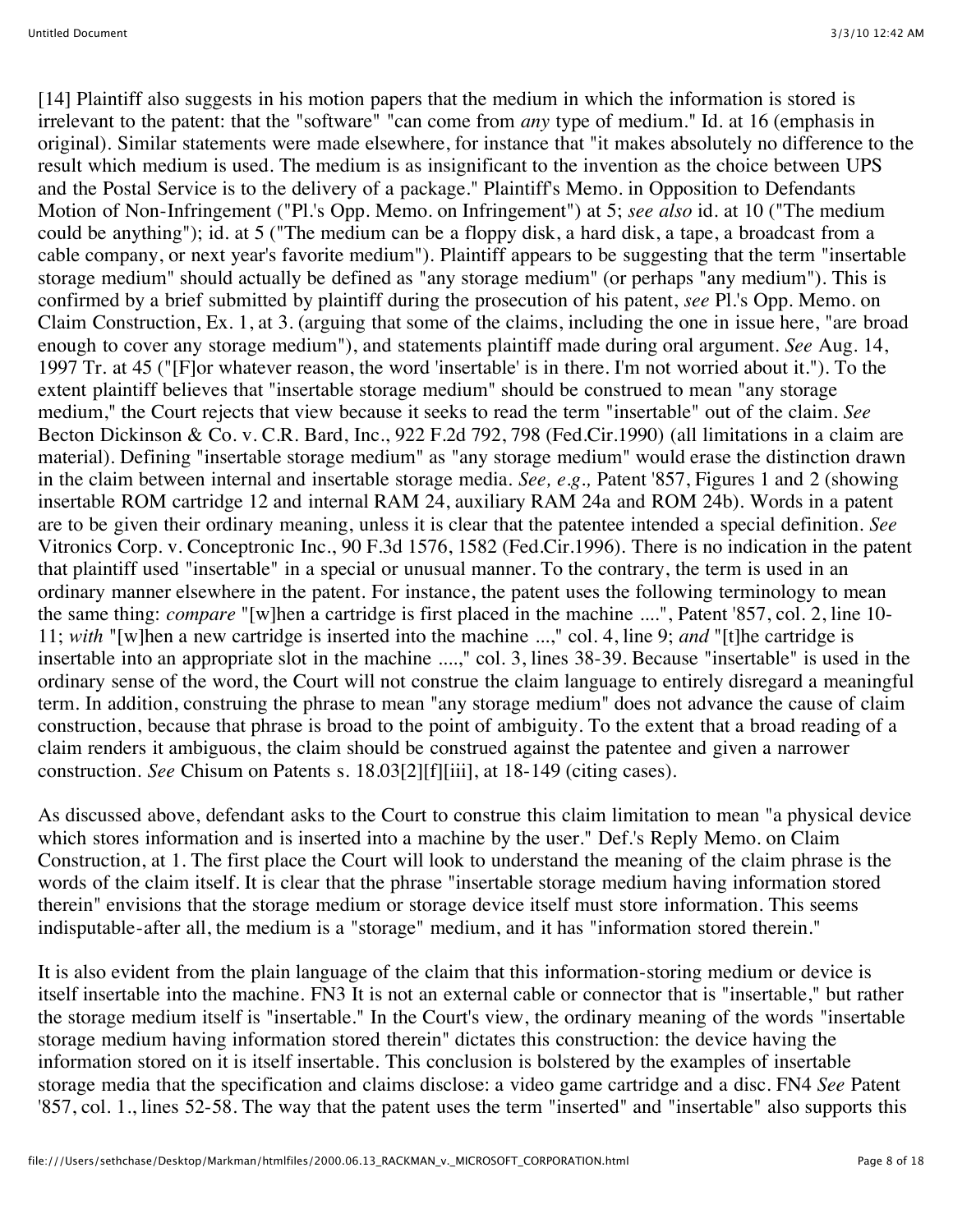reading of the claim language. Both parties agree that a video game cartridge is an example of an insertable storage medium. Such a cartridge is clearly conceived of as a physical, memory-storing device that is itself placed into the machine by the user. *See* id., col. 1, lines 13-15 ("a cartridge, containing a ROM, is inserted in a slot provided for this purpose"); col. 2, line 10-11 ("When a cartridge is first placed in the machine ...."); col. 4, line 9 ("When a new cartridge is inserted into the machine ..."). The specification then states that not only cartridges, but "other types of insertable storage media" may be used to implement the invention. Col. 1, line 55. The other type of "insertable storage medium" disclosed is a "program[ ] furnished on discs designed for use with a microcomputer." Col. 1, lines 57-58. The clear implication of this is that insertable storage media are information-holding physical devices that are themselves "inserted into" or "placed in" the machine. Defendant's expert, Dr. Thomas A. Berson, also agrees with this interpretation. *See* Berson Declaration para. 9.

FN3. The word "machine" is used extensively throughout the patent. The patent uses "machine" to mean the entire system shown by Figures 1 and 2, excluding the cartridge (12) and its contacts (15).

FN4. For reasons discussed below, the Court believes that the patent's reference to a "disc[]" can only be construed to mean a floppy diskette.

The conclusion that the storage medium itself is insertable, rather than merely connected to the machine by means of a cable, is further supported by the language of the specification: the specification draws a distinction between a television display monitor which is "connectable" to the machine, and a memorycontaining cartridge that is "insertable" into the machine. *Compare* Patent '857, col. 3, line 26 *with* col. 3, line 38; *see also* col. 1, lines 13-14 (a video game unit is "connected to a television receiver, and a cartridge, containing a ROM, is inserted in a slot"). Plaintiff has not pointed to any aspect of the claim, specification or prosecution history which contradicts this common-sense reading of the claim language.

The Court also finds that the claim envisions that the storage medium is a physical device that is inserted into the machine in order to operate the machine. *See* col. 8, lines 35-36 (machines operate "responsive to insertion of the same storage medium"); col. 8, lines 19-21 (data processing means accesses information from "inserted storage medium"). This construction of the plain language of Claim 5 is confirmed by the examples of insertable storage media given by the patentee: a video game cartridge and a "disc[]," a term which, as indicated earlier, can only be interpreted to mean floppy diskette.

Plaintiff has argued that the reference in the specification to an alternate embodiment employing a different storage medium, *see* col. 1., lines 56-58 ("the principles of the invention may be applied to programs furnished on discs designed for use with a microcomputer"), would call to mind, to one skilled in the art at the time of the patent application, disk drives.

The Court finds that the reference in the patent to "programs furnished on discs" must be construed to mean floppy diskettes, not disk drives. The claim language requires that the "insertable storage medium" have "information stored therein" and that the system operated "responsive to insertion" of the storage medium. However, a disk drive does not have information stored on it (only the disk itself does), *see* Declaration of Berson para. 19, and computers do not operate in response to disk drives, but rather in response to information on disks. *See* id.; *see also* id. para. 21. In construing the language of the patent claims, the court "interprets words in a claim as one of skill in the art at the time of the invention would understand them."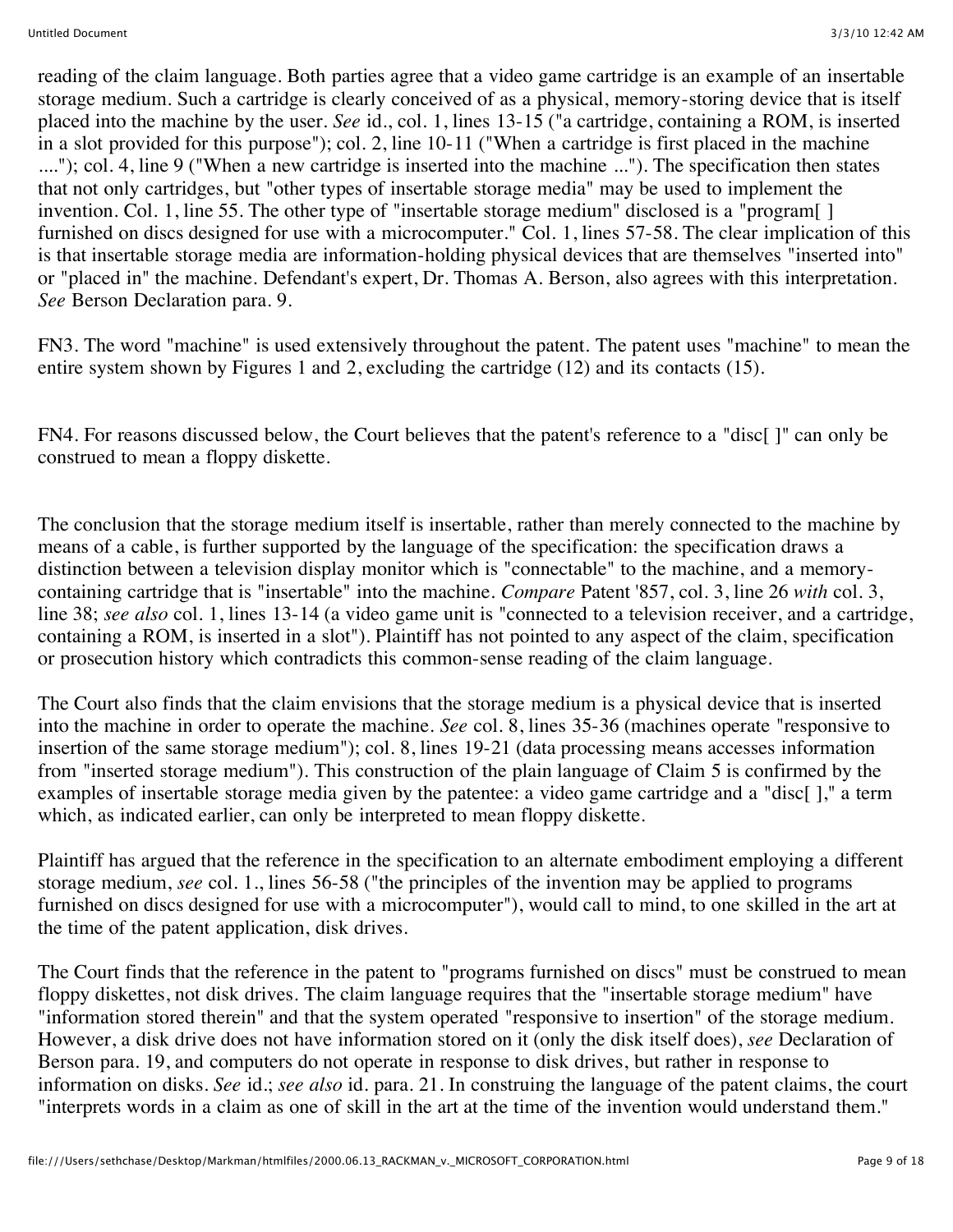Eastman Kodak, 114 F.3d at 1555 (citing Intellicall, 952 F.2d at 1387); *accord* Markman, 52 F.3d at 986. Defendant's expert argues persuasively that in the context of a claim referring to "a plurality of massproduced identical systems" each working "responsive to insertion of the same storage medium," the phrase "insertable storage medium" would call to mind, to one skilled in the art in 1981, a storage device such as a floppy diskette, a cartridge or a cassette, not a disk drive. *See* Declaration of Berson para.para. 10-11, 19, 22-23. Based on the foregoing and his understanding of the usage of computer terminology in the early 1980's, defendant's expert testified that one skilled in the art would not believe that the term "discs" referred to a disk drive. *See id.* para.para. 19, 24, 25.

The testimony of plaintiff's expert does not undermine this conclusion. Mr. Dubner admits in his declaration that the word disk only refers to a hard disk drive if the word is used "loosely." Dubner Declaration para. 8. In the Court's view, this admission and Mr. Dubner's deposition testimony reveal that even he believes it is a bit of a stretch to contend, as plaintiff does, that "disk" equals hard disk drive. *See* Def.'s Reply Memo. on Infringement, Ex. S at 49-50, 52-53, 58-59. Faced with a choice between an ordinary definition of a word and a strained or "loose" definition offered only during litigation (rather than in the patent itself), the Court must-according to well-established principles of claim construction-adopt the ordinary definition of the word. *See* Digital Biometrics, 149 F.3d at 1344 ("Without an express intent to impart a novel meaning to claim terms, an inventor's claim terms take on their ordinary meaning."); *see also* Quantum Corp. v. Rodime PLC, 851 F.Supp. 1382, 1385 (D.Minn.1994) ("the meaning which the investor gives to his words can not be made to depend upon subsequent events, but should appear when the application is filed") (citations omitted), *aff'd,* 65 F.3d 1577 (Fed.Cir.1995). FN5

FN5. Although plaintiff has provided the Court with computer product catalogues and articles that use the word "disk" to refer (apparently) to a disk drive, these do not alter the proper construction of the term. The occasional use of synecdoche in popular speech does not transform the fundamental meaning of a word, especially a technical term. In addition, as defendant points out, several of the publications that plaintiff has provided the Court actually draw a distinction between a disk and a disk drive. *See* Def.'s Memo. in Support of Non-Infringement at 10.

Although not relying upon these decisions in its claim construction, the Court notes that its interpretation of these terms comports with the terminology employed by other courts. *See* Rodime, 174 F.3d at 1297 (drawing a distinction between a hard disk and a hard disk drive); Conner Peripherals, Inc. v. Western Digital Corp., No. 93 Civ. 20117, 1993 WL 645932, at \* 2 (N.D.Cal. Aug.16, 1993) (drawing a distinction between a hard disk and a hard disk drive); *cf.* Tandon Corp. v. U.S. Intern. Trade Com'n, 831 F.2d 1017, 1019 (Fed.Cir.1987) (drawing a distinction between a floppy disk and a floppy disk drive).

Therefore, the Court finds that the phrase "insertable storage medium having information stored therein" must be construed to require that the storage medium is a physical device which itself stores information; and that the storage medium is itself inserted into the machine (rather than being connected in some other manner) in order to operate it.

The Court recognizes that during the forthcoming infringement analysis under the doctrine of equivalents, distinctions that may be found or implied in this claim construction may not be dispositive in conducting that analysis.

### *c. "means for interfacing"*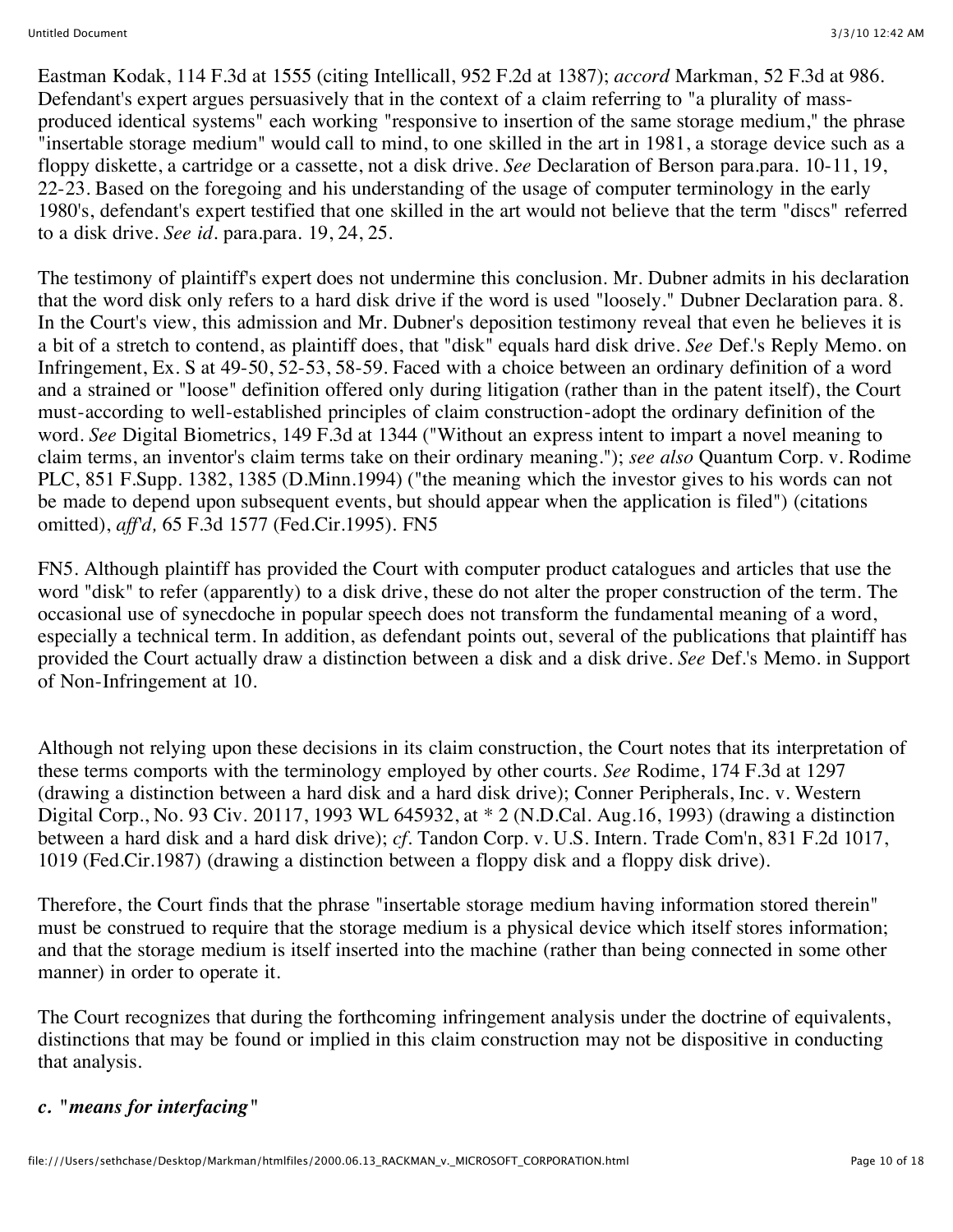[15] The final part of the claim phrase that needs to be construed is "means for interfacing." There is a strong presumption that this is a means-plus-function claim element because it employs the phrase "means for." *See* Greenberg, 91 F.3d at 1584. The fact that the claim element recites a function, "interfacing," but does not recite any structure for performing the interfacing, further confirms that this is a means-plusfunction claim element. However, even if a claim element does not, on its face, recite definite structure, it may still call to mind definite structure to one skilled in the art and therefore avoid falling under s. 112, para. 6. *See* Personalized Media Communications, LLC v. International Trade Comm'n, 161 F.3d 696, 704- 05 (Fed.Cir.1998). Plaintiff has argued to this Court that a "means for interfacing" can be a socket, a slot, a floppy disk drive, and perhaps other devices as well. Defendant's expert has testified that to him the word interface means "all the mechanical, electrical and logical provisions for communication between the one thing and the other." Deposition of Berson, Pl.'s Opp. Memo. on Infringement, Ex. 31 at 121. Based on these representations, the Court finds that the phrase "means for interfacing" would not have called to mind a definite structure to one skilled in the art. Therefore, the presumption that this is a means-plus-function claim element has not been rebutted, and "means for interfacing" will be construed according to the dictates of s. 112, para. 6.

In analyzing a means-plus-function element, the first step is to precisely identify the function. *See* Micro Chemical, Inc. v. Great Plains Chemical Co., Inc., 194 F.3d 1250, 1258 (Fed.Cir.1999). In this case, the function is "interfacing." The word "interfacing" is not defined in the patent, and the parties have not cited any uses of the term in the prosecution history. A contemporaneous dictionary of computer terms defined interface as: "a general term to describe the connecting link between the two systems. Most frequently refers to the hardware and software required to couple together two processing elements in a computer system." A.J. Meadows et al., Dictionary of Computing and New Information Technology (1982) (quoted in Katz v. AT & T Corp., 63 F.Supp.2d 583, 600-601 (E.D.Pa.1999)). Although not speaking specifically about the claim element at issue, in his deposition defendant's expert Dr. Berson defined "interfaced" as "all the mechanical, electrical and logical provisions for communication between the one thing and the other." Pl.'s Opp. Memo. on Infringement, Ex. 31 at 121. Plaintiff has cited this definition approvingly in his motion papers. *See id.* at 9. A non-technical dictionary also supports a broad reading of the term. FN6 The Court finds that one skilled in the art would understand interface to be a broad, general term, meaning, as the Dictionary of Computing and New Information Technology put it, "the connecting link between the two systems," encompassing both hardware and software linkages. An interface is therefore the means necessary to connect and communicate between two parts of a system.

FN6. Interface. "1. a surface forming a common boundary of two bodies, spaces, or phases .... 2a. The place at which independent systems meet and act on or communicate with each other .... b. the means by which interaction or communication is effected at an interface." *Webster's Ninth New Collegiate Dictionary* 631 (1983).

The second step in the means-plus-function analysis involves determining what structure corresponds to the function. *See* Kahn v. General Motors Corp., 135 F.3d 1472, 1476 (Fed.Cir.1998). A structure in the specification will only be deemed a "corresponding structure" "if the specification clearly links or associates that structure to the function recited in the claim." *Id.* (citing B. Braun Medical, Inc. v. Abbott Lab., 124 F.3d 1419, 1424 (Fed.Cir.1997) ("We hold that ... structure disclosed in the specification is 'corresponding' structure only if the specification or prosecution history clearly links or associates that structure to the function recited in the claim.")). This statutory "duty to link or associate structure in the specification with the function is the quid pro quo for the convenience of employing s. 112, para. 6." *Id.* (citing O.I. Corp. v.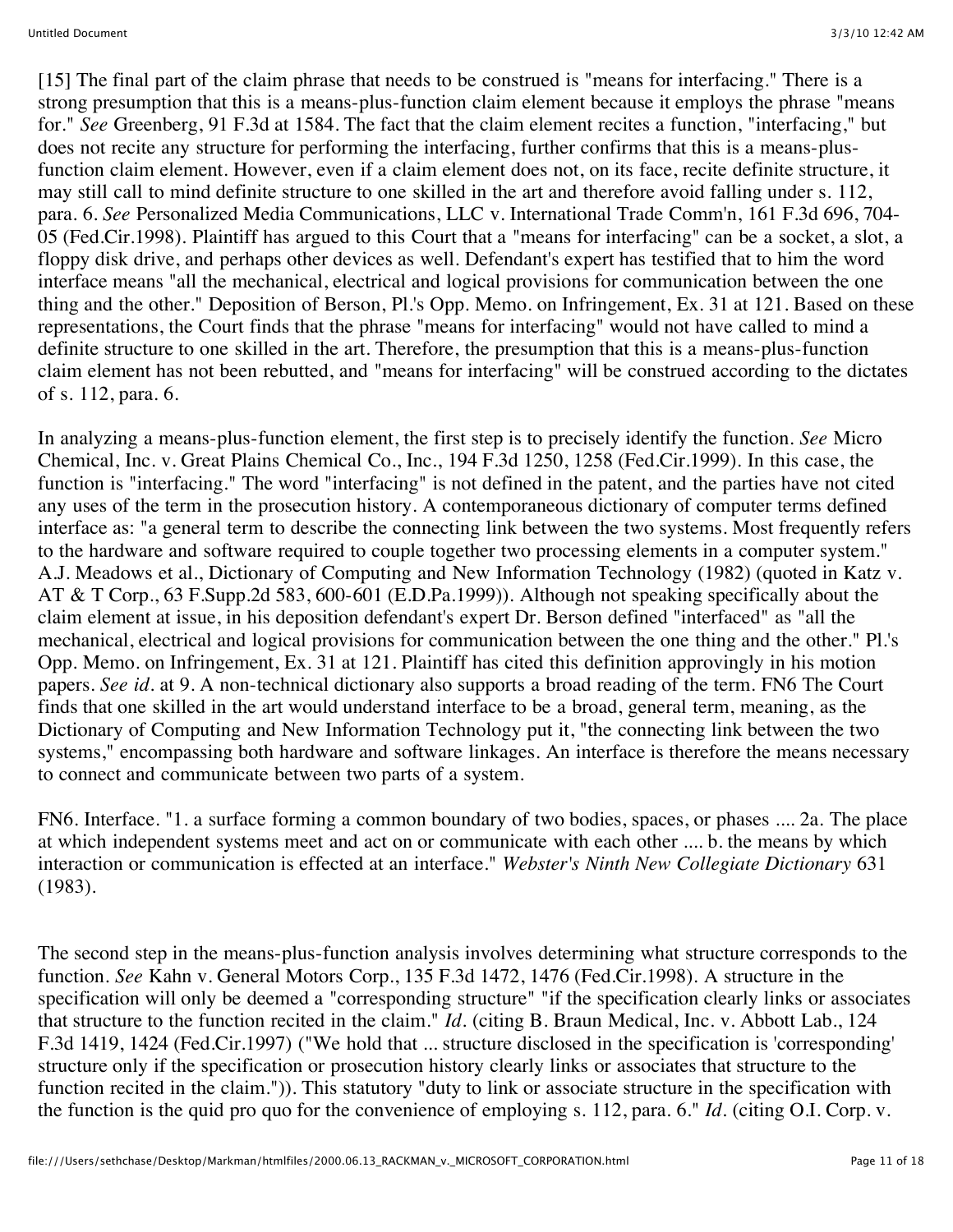Tekmar Co., 115 F.3d 1576, 1583 (Fed.Cir.1997)).

The claim language at issue reads "means for interfacing said data processing means with an insertable storage medium having information stored therein." The data processing means and the insertable storage medium are the things being interfaced. Therefore, the Court's task is to determine the corresponding structure that is clearly identified as the means to interface the data processing means FN7 and the insertable storage medium.

FN7. Defined above as the microprocessor and the additional ROM (labeled 24b), and their equivalents.

Plaintiff argues that the phrase "means for interfacing" encompasses "at least sockets and floppy disk drives," because these are specifically disclosed in the patent. Pl.'s Opp. Memo. on Infringement at A4. Plaintiff claims that the socket is a "means for interfacing" a cartridge storage medium with a video game console disclosed in the patent. Floppy disk drives are encompassed because the patent specification recites that the invention could be applied to "programs furnished on discs." Defendant agrees that "means for interfacing" is written in means-plus-function language, but disagrees with plaintiff's interpretation of the implications. Defendant contends that the ROM accessing circuit is the only structure corresponding to the means for interfacing. The Court will first discuss whether sockets and ROM accessing circuits are corresponding structures, and then turn to floppy disk drives.

# *[i]. Sockets and ROM Accessing Circuits*

Plaintiff argues that the "means for interfacing" is a "slot" or "socket," terms which plaintiff apparently believes are synonymous. *See* Pl.'s Reply Memo. on Cross-Motion at 12-13. According to plaintiff, the slot is the means for interfacing, because the "order of the circuits" is "(1) cartridge, (2) slot with contacts, (3) ROM accessing circuit, and (4) microprocessor." Therefore, plaintiff argues, "[t]he cartridge mates with the slot, not with the ROM accessing circuit." *Id.* at 14.

Defendant argues that the "means for interfacing" is the ROM accessing circuit. To support this claim, defendant points to language in the specification describing the role of the ROM accessing circuit as the intermediary between the inserted storage medium and the microprocessor: "The cartridge then delivers the instruction to the microprocessor via the ROM accessing circuit." Patent '857, col. 3, lines 46-48.

Figure 1 and Figure 2, describing the prior art video game system and the modifications required by the invention, respectively, are instructive. According to the text, Figure 1 shows the following:

The instructions for controlling the microprocessor operation are stored in a ROM contained in cartridge 12. The cartridge is insertable into an appropriate slot in the machine, and contacts 15 on the cartridge engage a plurality of contacts, shown by the numeral 14, connected to the ROM accessing circuit 16. The ROM accessing circuit is connected to microprocessor 18 over a conventional bus system. The microprocessor transmits an address to ROM accessing circuit 16 corresponding to the location in the cartridge ROM which contains the next instruction to be executed. The cartridge then delivers the instruction to the microprocessor via the ROM accessing circuit.

Id. at col. 3, lines 36-48.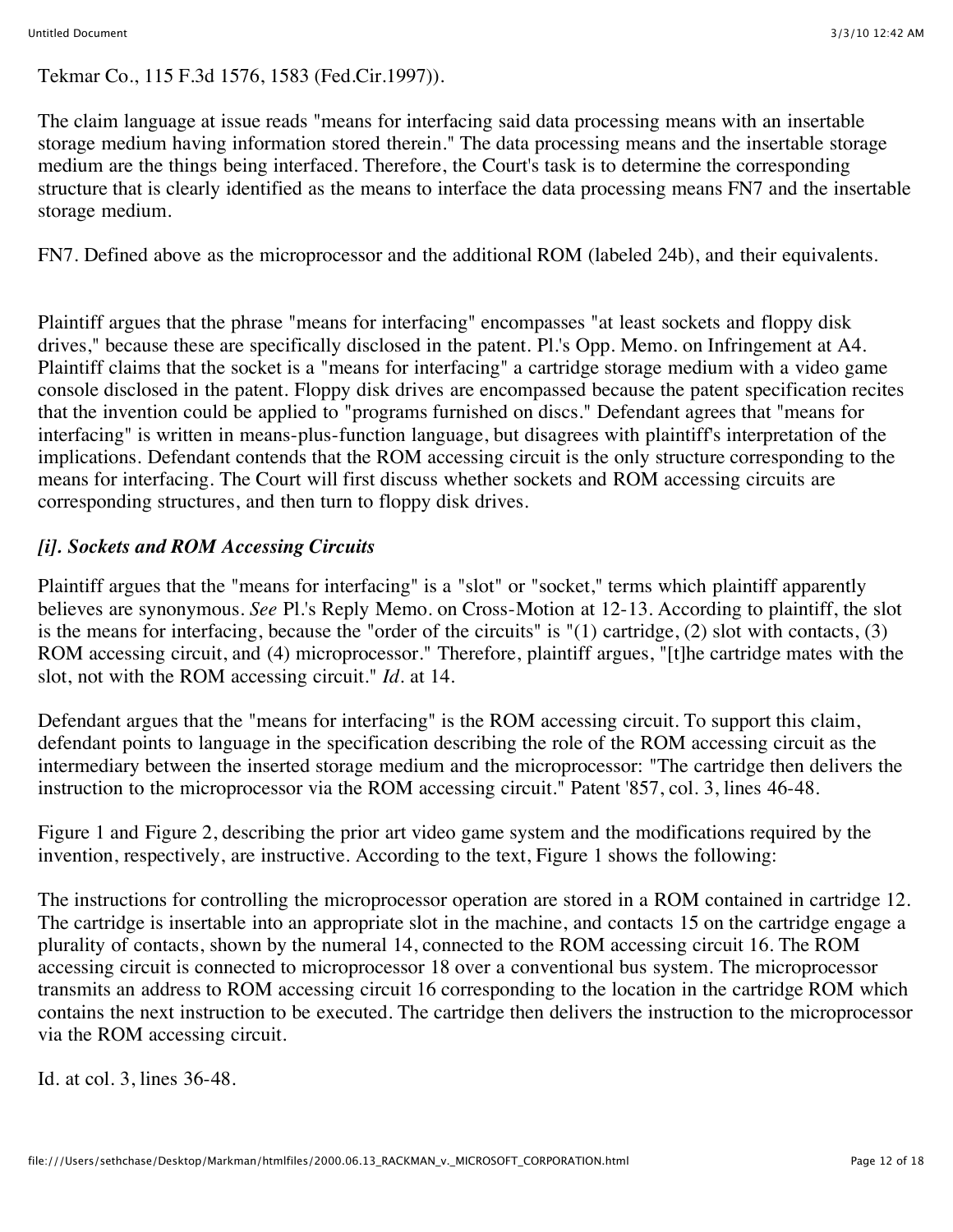Applying the broad definition of interface discussed above, it is clear that both plaintiff's (slot or socket) and defendant's (ROM accessing circuit) suggestions for the construction of "means for interfacing" are too narrow. Plaintiff would have the slot be the sole means for interfacing, ignoring the plain language of the specification which describes an interfacing role for other elements, such as the ROM accessing circuit. Plaintiff reads interface to mean only the mechanical means for physically attaching the inserted storage medium to the machine, but this is too confined a definition. Notably, plaintiff provides no testimony from one skilled in the art to support this interpretation. Defendant's circumscribed reading of the phrase must also be rejected. "Interface" does not just describe the device that enables electronic communication between the storage medium and the microprocessor (the ROM accessing circuit), but also the mechanical means by which the connection and communication is facilitated. Thus the slot and contacts on the machine are also part of the means for interfacing, as well as the "conventional bus system" connecting the ROM accessing circuit to the microprocessor. *See* id. at col. 3, lines 36-48. The diagram and text clearly link these structures with the function described in Claim 5.

To summarize, the corresponding structure to the "means for interfacing" is the ROM accessing circuit, the bus, the contacts and slot, and their equivalents.

## *[ii]. Floppy Disk Drives*

A more difficult question arises where the patent holder asserts that other structures besides ones extensively discussed and diagramed in the specification are "corresponding structures." For instance, in this case plaintiff claims that a floppy disk drive is an also interfacing means. *See* Pl.'s Opp. Memo. on Infringement at 1; Plaintiff's Reply Memo. in Support of Plaintiff's Cross-Motion ("Pl.'s Reply Memo. on Cross-Motion") at 5. However, the term "floppy disk drive" is nowhere mentioned in the Rackman patent. Plaintiff points instead to the following language in the specification:

Although the illustrative embodiment of the invention is disclosed in the context of a cartridge-controlled machine, it is to be understood that the principles of the invention apply to systems which are controlled by other types of insertable storage media. For example, the principles of the invention may be applied to programs furnished on discs designed for use with a microcomputer.

Patent '857, col. 1, lines 51-58. Plaintiff's argument is that this reference to a disc and microcomputer would call to mind the need for a disk drive as an interfacing means:

"[E]ven the most computer illiterate individual knows that if there is a reference to a disk/microcomputer embodiment, the 'interfacing means' for this embodiment has to be a disk drive. There was and still is no other way to interface a floppy disk with a data processor or anything else."

Pl.'s Reply Memo. on Cross-Motion at 10.

Defendant argues that plaintiff has not satisfied the requirement that there be a clearly linked or associated structure. In fact, defendant argues that "[t]here is no disclosed 'corresponding structure' of a 'means for interfacing' in the disc/microcomputer embodiment. Nowhere does the specification specifically identify the 'means for interfacing.' The final word on this is Rackman's own candid admission that [t]here is no discussion of 'interfacing means' in the description or the file history ...." Def.'s Reply Memo. on Non-Infringement at 21 (citing Pl.'s Opp. Memo. on Infringement at 9). Defendant argues that plaintiff has not satisfied the quid pro quo: he had the benefit of describing his invention using broad means-plus-function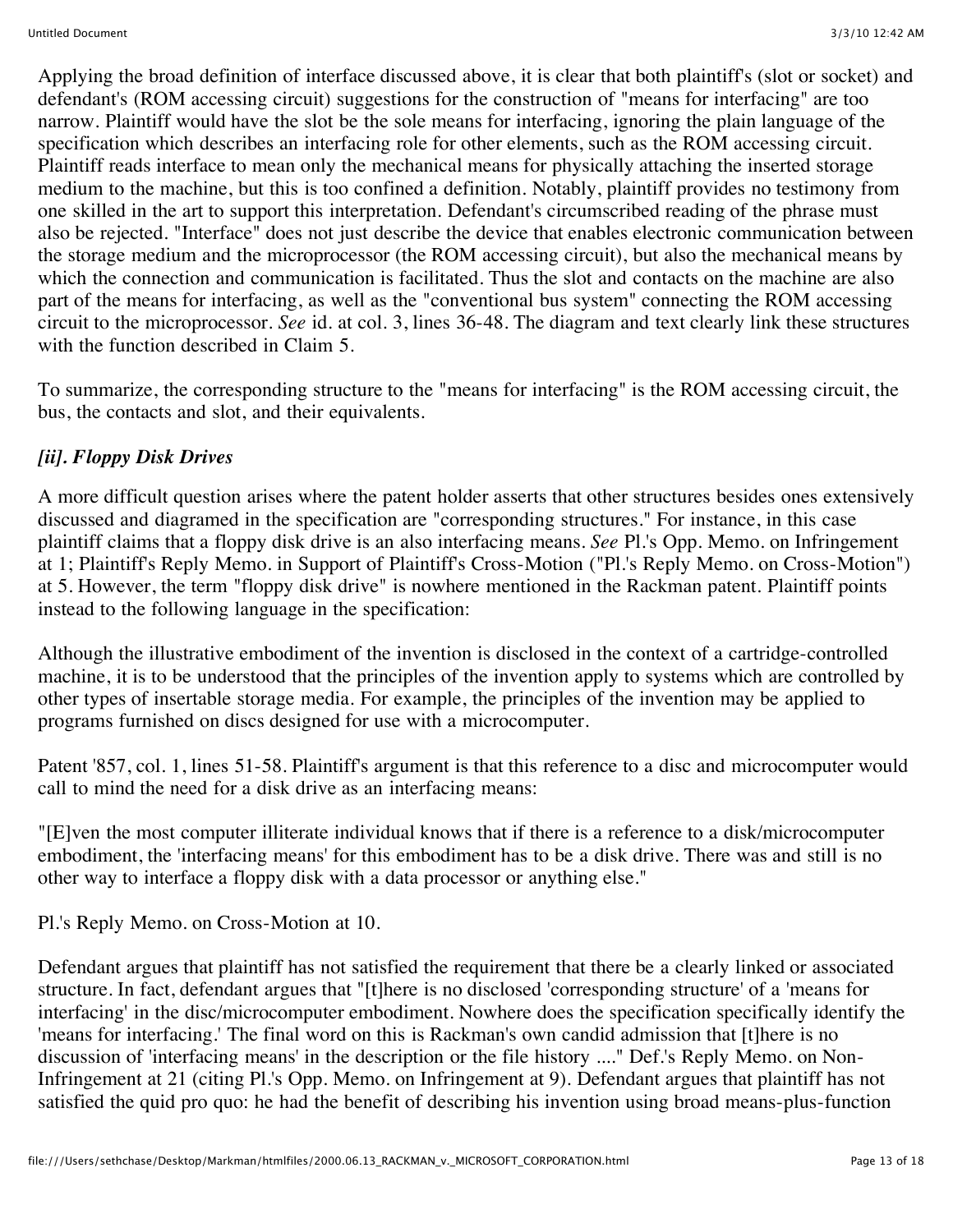language, but did not specifically describe any structure for realizing it other than a ROM accessing circuit.

The issue, then, is whether a specific alternative structure for the particular means-plus-function claim element at issue must be explicitly disclosed, or whether it is enough to disclose the possibility of embodying the invention in an entirely different technology, with the implication that this would necessitate the use of obvious associated structures to perform the functions.

In Atmel Corp. v. Information Storage Devices, Inc., 198 F.3d 1374 (Fed.Cir.1999), the Federal Circuit most recently addressed the interpretation of means-plus-function claim elements that do not squarely identify a corresponding structure. In *Atmel,* the defendant had moved for summary judgment that the claim was indefinite under s. 112, para. 2 because the specification failed to disclose any structure corresponding to a certain means limitation ("high voltage generating means disposed on said semiconductor circuit for generating a high voltage from a lower voltage power supply connected to said semiconductor circuit"). *See id.* at 1376. The district court found that the only discussion of the nature of the high voltage generator circuit was a statement that "known circuit techniques" are used to implement that structure, with a citation to an article entitled "On-Chip High Voltage Generation in NMOS Integrated Circuits Using an Improved Voltage Multiplier Technique." *Id.* at 1377. The district court held that a corresponding structure cannot be identified solely by incorporating by reference outside material, and therefore that the patent was invalid as indefinite because it lacked a corresponding structure to one of the means limitations. *See id.*

The Federal Circuit reversed, concluding that the district court failed to determine whether one skilled in the art would find that sufficient structure had been disclosed. *See id.* at 1378-80. The court cited with approval recent proposed examiner guidelines issue by the Patent and Trademark Office:

The written description does not have to explicitly describe the structure ... corresponding to a means ... plus-function limitation to particularly point out and distinctly claim the invention as required by 35 U.S.C. s. 112 para. 2. Rather, disclosure of structure corresponding to a means-plus-function limitation may be implicit in the written description if it would have been clear to those skilled in the art what structure must perform the function recited in the means-plusfunction limitation.

*Id.* at 1380 (quoting PTO Supplemental Examiner Guidelines on Applying 35 U.S.C. s. 112, 6, 58 Fed.Reg. 443, 444 & nn. 12 & 13 (1999)).

Somewhat confusingly, the *Atmel* court then held that "structure supporting a means-plus-function claim under s. 112, para. 6 must appear in the specification." *Id.* at 1381. The proper "inquiry asks first whether structure is described in specification [sic], and, if so, whether one skilled in the art would identify the structure from that description." *Id.* There appears to be some tension between these statements and the PTO guidelines which allow structure to be "implicit," in other words, "capable of being understood from something else though unexpressed." *Webster's Ninth New Collegiate Dictionary* 605 (1983). If structure is "unexpressed" it cannot be "described in [the] specification." The *Atmel* opinion later seems to confirm that structure cannot be merely implicit: "Fulfillment of the s. 112, para. 6 tradeoff cannot be satisfied when there is a total omission of structure. There must be structure in the specification." Atmel, 198 F.3d at 1382.

The facts of the case suggest a resolution of this apparent contradiction. The *Atmel* court ultimately found that the specification disclosed enough to indicate to one skilled in the art what structure corresponded to the function. This holding was based upon unrebutted expert testimony that the statement that "known circuit techniques" are used to implement the structure, with its citation to an article entitled "On-Chip High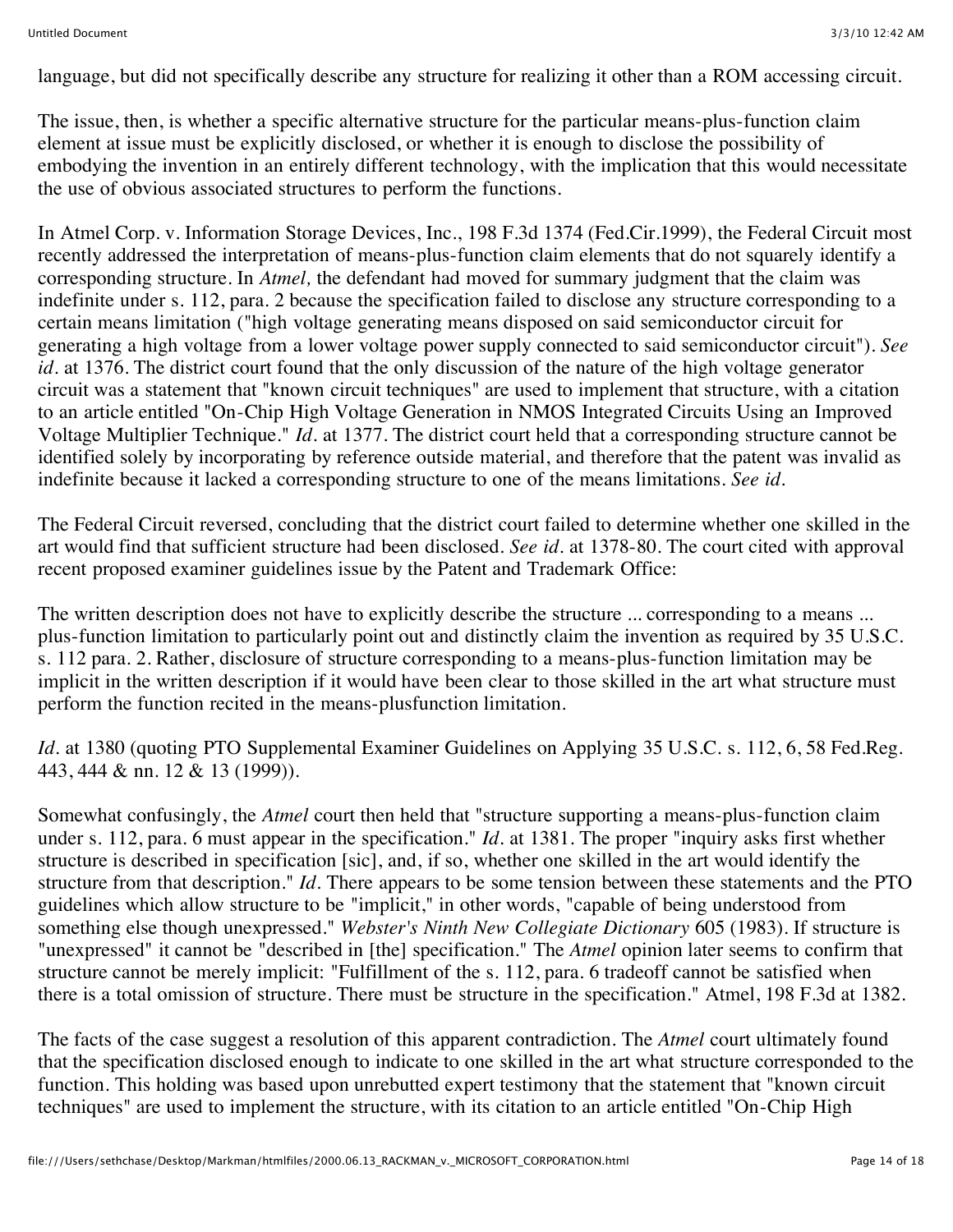Voltage Generation in NMOS Integrated Circuits Using an Improved Voltage Multiplier Technique" would call to mind sufficient structure to one skilled in the art. *See id.* Thus the structure could be said to be implicit, yet there was enough structure disclosed for one skilled in the art.

*Atmel* appears to be consistent with prior Federal Circuit precedent. In re Dossel, 115 F.3d 942 (Fed.Cir.1997), cited with approval by *Atmel,* involved a means clause for "reconstructing" data. Id. at 946. Reading the written description, the court found that "the clauses in question claim a device that receives digital data words from a memory and data input from a user. The device then computes, from the received data, the current distribution by mathematical operations including a matrix inversion or pseudo inversion, and then outputs the result to a display." *Id.* Although the specification never uses the word "computer," "[c]learly, a unit which receives digital data, performs complex mathematical computations and outputs the results to a display must be implemented by or on a general or special purpose computer." *Id.* at 946-47. The disclosure of specific structures and functions working together to reconstruct data clearly called to mind a computer, even if the word itself was not used. *Atmel* 's requirement that "[t]here must be structure in the specification" was therefore satisfied, Atmel, 198 F.3d at 1382, even though the structure was not clearly named.

*Atmel* and *Dossel* address a situation where structure is disclosed sufficiently even though done in somewhat vague or implicit manner. Fonar Corp. v. General Electric Co., 107 F.3d 1543 (Fed.Cir.1997), concerns a situation where sufficient structure is not disclosed. At issue in *Fonar* was a patent for using magnetic resonance imaging ("MRI") to "obtain multiple image slices of a patient's body at different angles in a single scan, referred to as multi-angle oblique ("MAO") imaging." *Id.* at 1546. An apparatus claim was drafted in means-plus-function language, and one question the court faced was whether the corresponding structure was limited to "use of a generic gradient wave form" as disclosed in the specification, or whether other wave forms may be used. *Id.* at 1551. The court held that: "Although [the specification] states that other wave forms may be used, it fails to specifically identify those wave forms. Thus, under section 112, para. 6, claim 12 is limited to use of a generic gradient wave form and its equivalents." *Id.* at 1551-52. *Fonar* has been read as holding that "[a] specification that merely mentions the possibility of alternative structures without specifically identifying them is not sufficient to expand the scope of the claim beyond the example used." Xilinx, Inc. v. Altera Corp., 1998 WL 822956 at (N.D.Cal. July 30, 1998); *see also* Braun, 124 F.3d at 1425 (adopting the same understanding of *Fonar* ); Trilithic, Inc. v. Wavetek U.S., Inc., 64 F.Supp.2d 816, 825 (S.D.Ind.1999) (same).

The question then, is whether the disclosure in the instant case is more like that in *Atmel* and *Dossel* or that in *Fonar.* The Rackman specification includes a reference to the possibility of a microcomputer embodiment utilizing programs furnished on disks. It therefore appears to avoid the problem in *Fonar,* where the specification merely mentioned the possibility of an alternative structure without specifically identifying one. The reader of Rackman patent is asked to infer the need for a floppy disk drive from the reference to an embodiment in a different technology, a microcomputer utilizing disks. As *Dossel* teaches, the specific word need not be used; the only requirement is adequate disclosure of structure. According to *Atmel,* the dispositive question is whether one skilled in the art would make the inferential leap that plaintiff advocates: from reference to a microcomputer utilizing disks to envisioning the floppy disk drive needed to interface the disks with the computer. Even defendant's expert witness answers this question in the affirmative. After quoting the portion of the specification that describes the alternate embodiment of a "microcomputer" using "programs furnished on discs," Dr. Berson states: "To one of skill in the art of computers, this paragraph indicates that the phrase 'insertable storage medium,' as used in claim 5 of the Rackman patent, means storage devices (like cartridges and floppy disks) which are used by inserting them into a machine such as a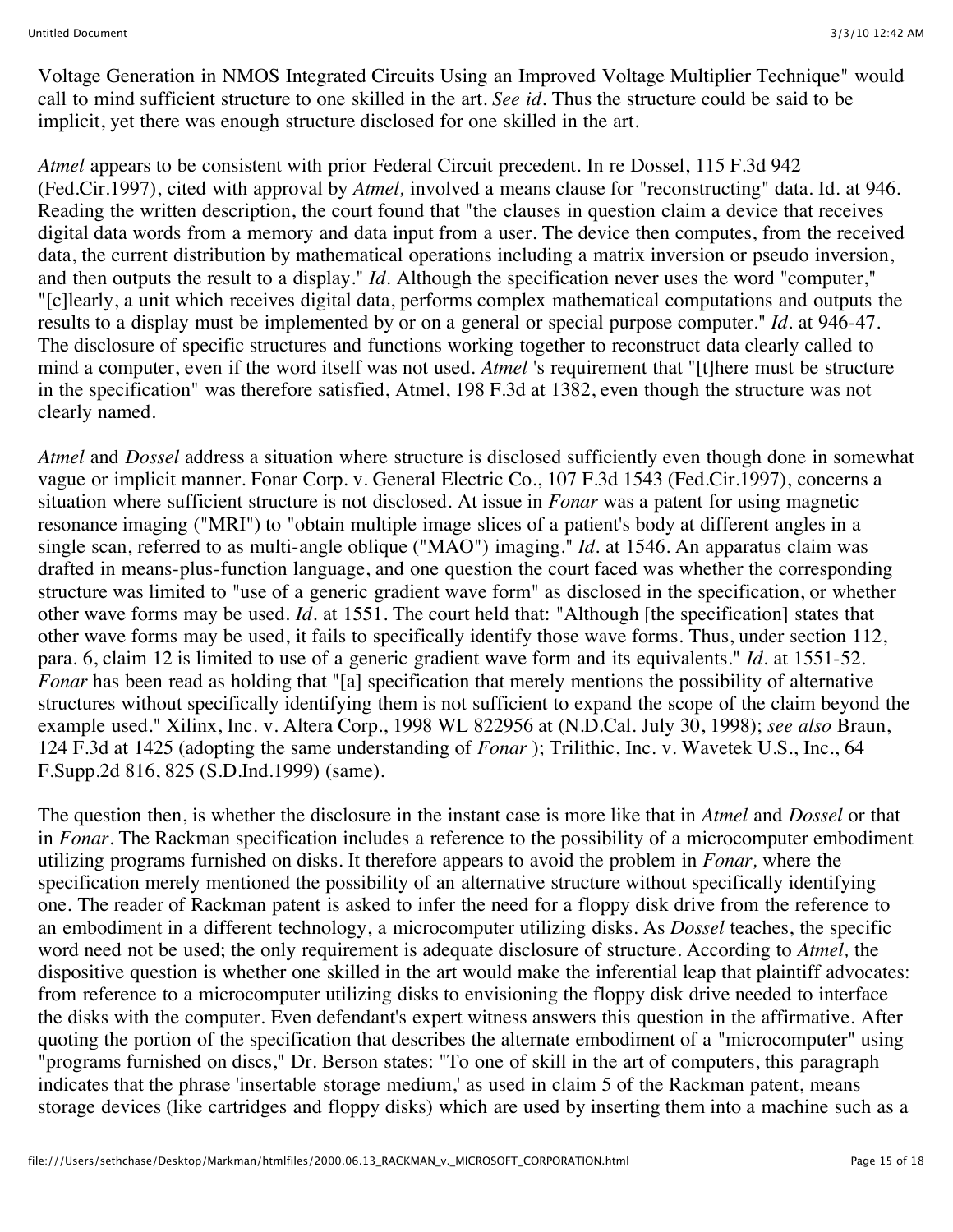game console *or a floppy disk drive.*" Berson Declaration para. 9 (emphasis added); *see also id.* para. 24 ("In 1981, programs from microcomputers were not typically furnished to users on hard disk drives, but rather on floppy disks inserted into floppy disk drives"). A floppy disk drive is therefore adequately disclosed as a corresponding structure to the "means for interfacing." The claim element "means for interfacing" therefore includes the floppy disk drive and its equivalents. As discussed above, the reference to "discs" refers to a floppy diskette, and therefore calls to mind a floppy disk drive. A hard disk drive is not disclosed by the patent.

## *d. Means-plus-function Equivalents*

"[S]ection 112, para. 6 provides that the literal scope of a means-plus-function claim includes the identified corresponding structure ... as well as 'equivalents thereof.' For an accused structure to be an equivalent under section 112, para. 6, however, it must both have an equivalent structure and also perform the identical function as that recited in the claim language." Smiths Industries Medical Systems, Inc. v. Vital Signs, Inc., 183 F.3d 1347, 1358 (Fed.Cir.1999) (citations omitted). Determining "the contours of the corresponding structure in a means-plus-function claim" is a question of law for the Court. *Id.* (citation omitted).

There is a two-part test for determining statutory equivalence under s. 112, para. 6. *See* Odetics, Inc. v. Storage Technology Corp., 185 F.3d 1259, 1267 (Fed.Cir.1999). First, the functions must be identical. *See id.* (citations omitted). The second part of the test is as follows:

[T]he statutory equivalence analysis requires a determination of whether the "way" the assertedly substitute structure performs the claimed function, and the "result" of that performance, is substantially different from the "way" the claimed function is performed by the "corresponding structure, acts, or materials described in the specification," or its "result." Structural equivalence under s. 112, para. 6 is met only if the differences are insubstantial, that is, if the assertedly equivalent structure performs the claimed function in substantially the same way to achieve substantially the same result as the corresponding structure described in the specification.

### *Id.* (citation omitted).

In a case where the technology at issue has developed over time, the date at which a statutory equivalent is determined can be important. The Court of Appeals for the Federal Circuit has recently clarified that:

[A] structural equivalent under s. 112 must have been available at the time of the issuance of the claim. An equivalent structure or act under s. 112 cannot embrace technology developed after the issuance of the patent because the literal meaning of a claim is fixed upon its issuance. An "after arising equivalent" infringes, if at all, under the doctrine of equivalents.

*Al-* Site Corp. v. VSI In'tl Inc., 174 F.3d 1308, 1320 (Fed.Cir.1999) (citations omitted).

Like all other aspects of claim construction, the Court views the question of statutory equivalence through the eyes of one skilled in the art at the time of the invention. *See* id. at 1316.

The Court cannot complete its claim construction at this time, because there is insufficient record evidence regarding what one of skill in the art would have found to be structural equivalents to the microprocessor and additional ROM, in the case of the "data processing means." For the same reason, on this record the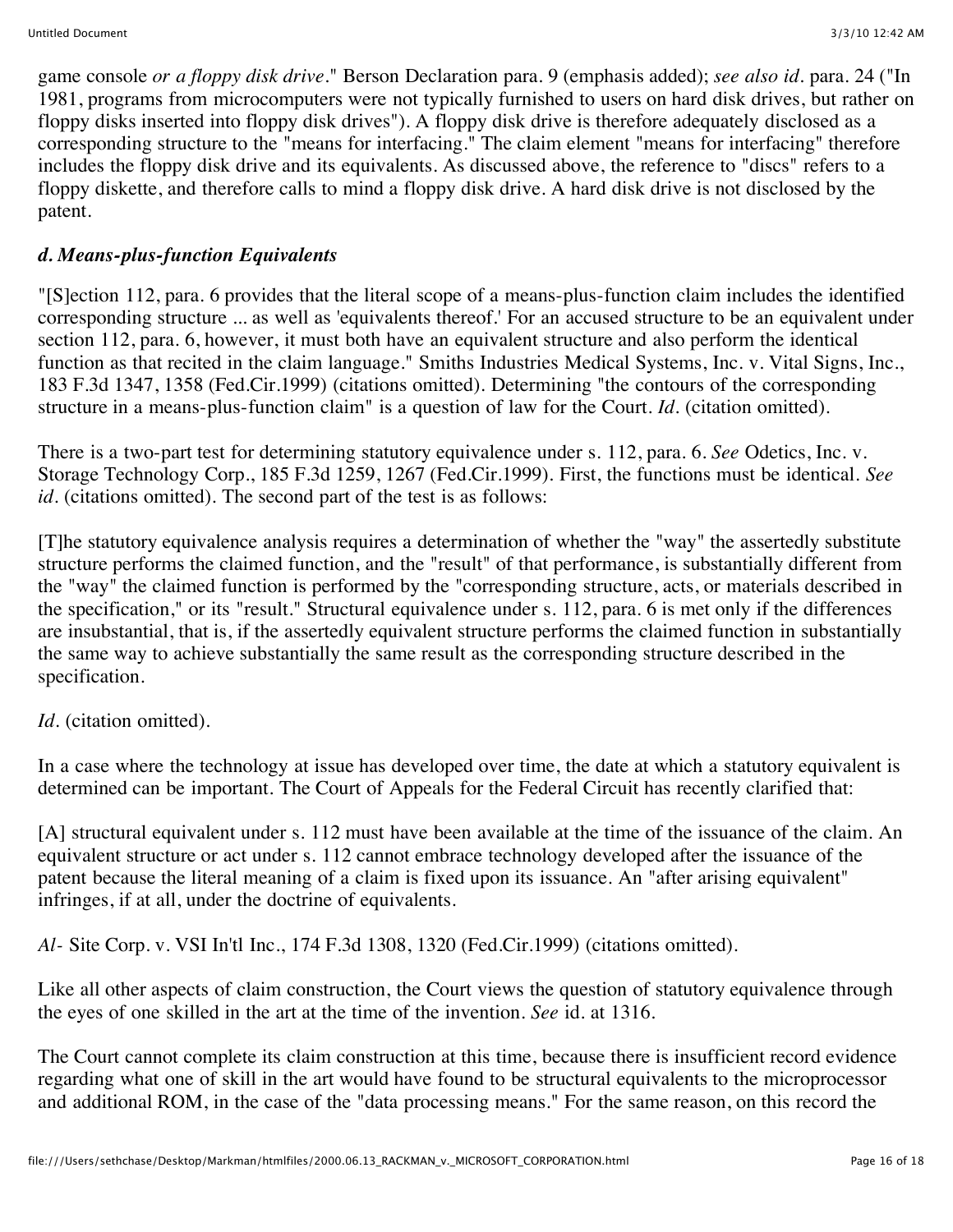Court cannot definitely construe the claim element "means for interfacing."

## *B. Defendant's Motion for Summary Judgment of Non-Infringement and Plaintiff's Motion for Summary Judgment of Infringement*

Defendant has moved for summary judgment of non-infringement, and plaintiff has cross-moved for summary judgment of infringement. Generally speaking, determining whether an accused device infringes a patent is a question of fact that is properly relegated to the jury. *See, e.g.,* North Am. Vaccine, Inc. v. American Cyanamid Co., 7 F.3d 1571, 1574 (Fed.Cir.1993) (citation omitted). However, "a literal infringement issue is properly decided upon summary judgment when no genuine issue of material fact exists, in particular, when no reasonable jury could find that every limitation recited in the properly construed claim either is or is not found in the accused device." Bai v. L & L Wings, Inc., 160 F.3d 1350, 1353 (Fed.Cir.1998) (citing Cole, 102 F.3d at 532). In addition, "[a]lthough equivalence [under the doctrine of equivalents] is a factual matter normally reserved for a fact-finder, the trial court should grant summary judgment in any case where no reasonable fact-finder could find equivalence." Overhead Door Corp. v. Chamberlain Group, Inc., 194 F.3d 1261, 1269 (Fed.Cir.1999) (quoting Sage Prods., Inc. v. Devon Indus., Inc., 126 F.3d 1420, 1423 (Fed.Cir.1997)).

Discovery has been stayed in this case. As a result, there is very little record evidence currently before the Court. The most glaring gap in the record is the lack of evidence concerning the nature of the accused device or devices. This presents difficulties on a motion for summary judgment of infringement or noninfringement, because infringement analysis requires the Court to determine whether the claim reads on to the accused device. *See* WMS Gaming, Inc. v. International Game Technology, 184 F.3d 1339, 1347 (Fed.Cir.1999). The parties' current motions on infringement are also difficult to evaluate at this time because they were made without the benefit of the Court's ruling today on claim construction. Finally, as just discussed, literal infringement analysis includes s. 112, para. 6 equivalents, but the Court has not yet determined what those equivalents are.

However, the ruling today on claim construction clearly forecloses a finding for plaintiff on certain literal infringement arguments he has advanced. This resolution is possible because one claim element, the "insertable storage medium having information stored therein," is not a means-plus-function element, and therefore the Court's construction of it is complete at this time.

Plaintiff has three theories of literal infringement. Plaintiff contends that the claim language literally applies to:

(1) a floppy disk and floppy disk drive connected to a PC by a cable or telephone line ...,

(2) an external hard drive connected by a cable or telephone line to the PC, and

(3) the Internet or an intranet as a whole (each with floppy and/or hard disk drives) connected to a PC by a cable or telephone line.

Pl.'s Opp. Memo. on Infringement at 2.

In situation (2), the insertable storage medium is a hard disk drive, also described by plaintiff as an "internet/intranet server," and the interfacing means is a "socket" on the PC box into which the "telephone